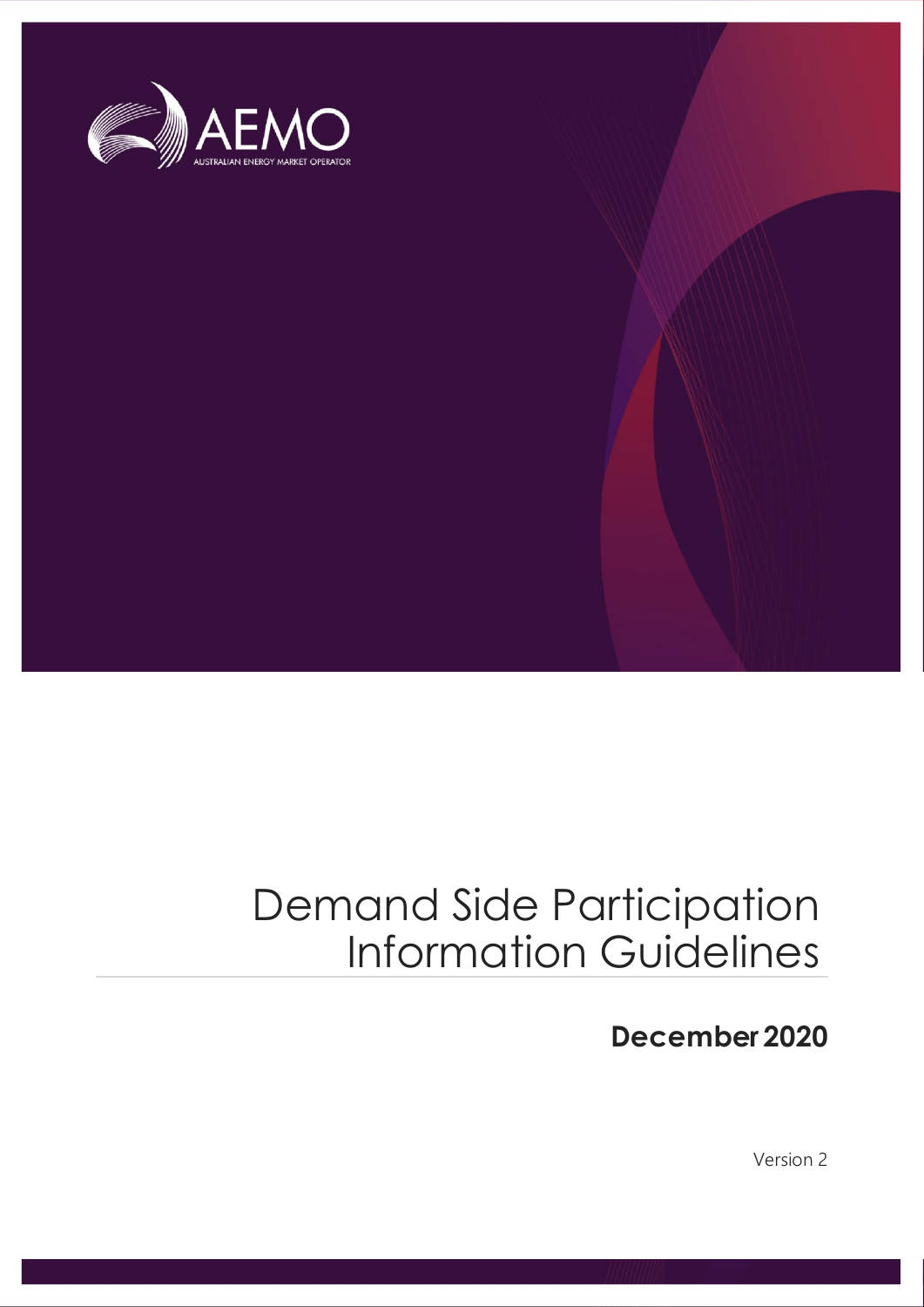#### **VERSION HISTORY**

| Version | Release date | Changes                   |
|---------|--------------|---------------------------|
| 1.0     | 1/7/2017     | First Issue               |
| 2.0     | 8/12/2020    | Updates from consultation |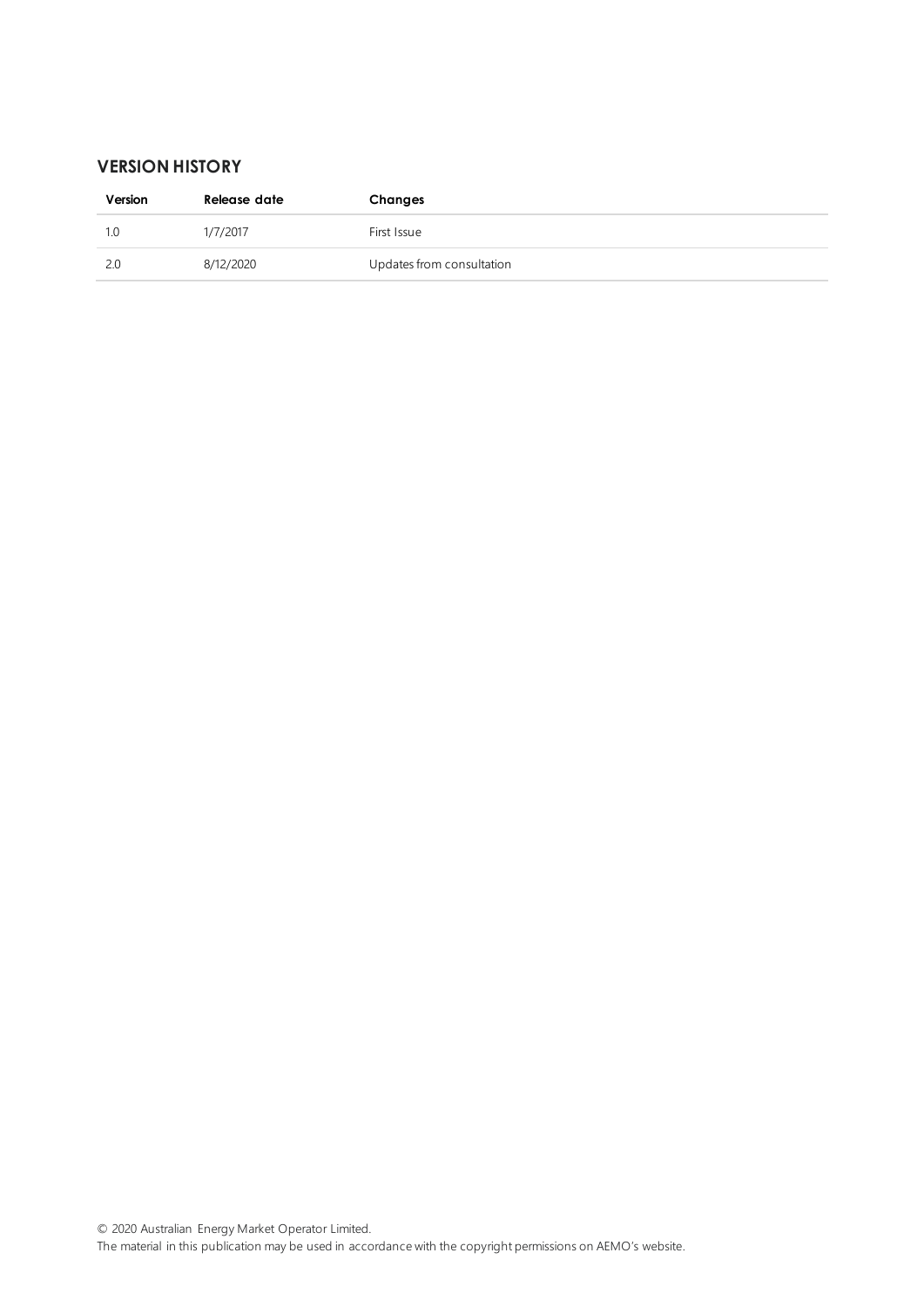## **Contents**

| 1.  | Introduction                                             | 4              |
|-----|----------------------------------------------------------|----------------|
| 1.1 | Purpose and Scope                                        | $\overline{4}$ |
| 1.2 | Definitions and interpretation                           | $\overline{4}$ |
| 2.  | <b>Information</b>                                       | 5              |
| 2.1 | Contracted demand side participation information         | 5              |
| 2.2 | Non-scheduled load/unscheduled generation information    | 6              |
| 2.3 | Information requirements                                 | 6              |
| 3.  | <b>Responsibilities</b>                                  | 6              |
| 3.1 | Content of data submission                               | 6              |
| 3.2 | Format of data submission                                | 6              |
| 3.3 | Data submission timing and frequency                     | 6              |
| 4.  | Assessing the accuracy of information                    | 7              |
| 4.1 | Level of detail required for DSPI                        | 7              |
| 4.2 | AEMO's methodology for assessing accuracy of information | 7              |
| 5.  | <b>Reporting</b>                                         | 7              |
|     | Appendix A. DSPI data model                              | 8              |
|     | Appendix B: Example submissions                          | 21             |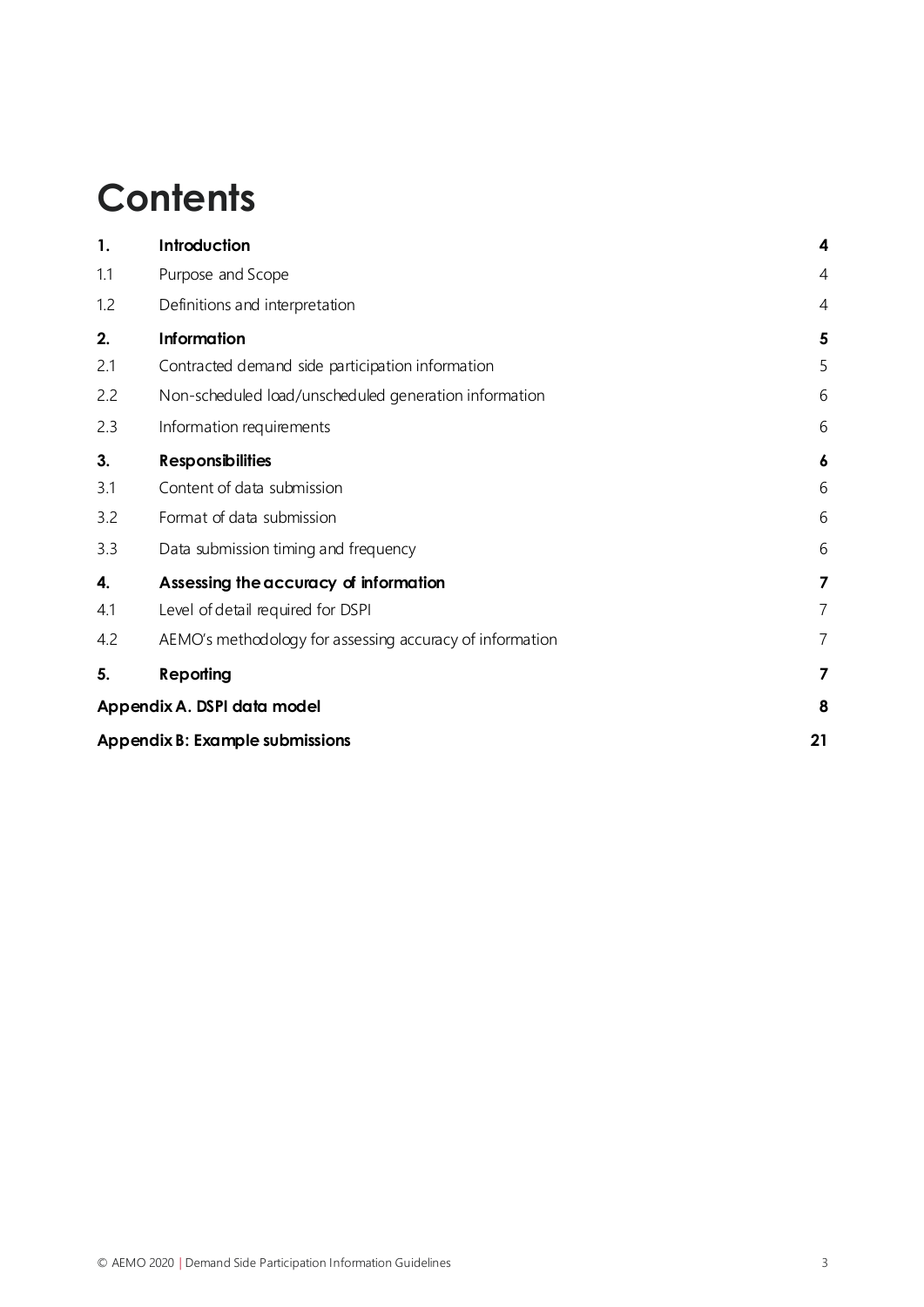## <span id="page-3-0"></span>**1. Introduction**

### <span id="page-3-1"></span>1.1 Purpose and Scope

These are the Demand Side Participation Information Guidelines (Guidelines) made under clause 3.7D(e) of the National Electricity Rules (NER).

These Guidelines have effect only for the purposes set out in the NER. The NER and the National Electricity Law (NEL) prevail over these Guidelines to the extent of any inconsistency.

These Guidelines specify:

- The information Registered Participants are required to provide AEMO.
- When that information must be provided.
- How that information is to be provided.
- AEMO's methodology for assessing the accuracy of that information.
- The manner and form which AEMO will publish a report on the extent to which that information informed its load forecasts

### <span id="page-3-2"></span>1.2 Definitions and interpretation

#### 1.2.1 Glossary

The words, phrases and abbreviations set out below have the meanings set out opposite them when used in these Guidelines.

Terms defined in the NER have the same meanings in these Guidelines unless otherwise specified.<sup>1</sup> Those terms are intended to be identified in these Guidelines by italicising them, but failure to italicise such a term does not affect its meaning.

| <b>Abbreviation</b> | Abbreviation explanation                                                  |
|---------------------|---------------------------------------------------------------------------|
| <b>AEMO</b>         | Australian Energy Market Operator                                         |
| <b>AEST</b>         | Australian Eastern Standard Time                                          |
| <b>ANZSIC</b>       | Australia and New Zealand Standard Industrial Classification              |
| <b>BAU</b>          | Business as usual                                                         |
| <b>CSV</b>          | Comma-separated values; a file format for exchanging data.                |
| <b>DNSP</b>         | Distribution Network Service Provider                                     |
| <b>DRSP</b>         | Demand Response Service Provider                                          |
| <b>DSPIP</b>        | Demand Side Participation Information Portal                              |
| <b>MarketNet</b>    | AEMO's private network available to participants having a participant ID. |
| <b>MSATS</b>        | Retail Market Settlement and Transfer Solution                            |
| <b>MSGA</b>         | Market Small Generator Aggregator                                         |

<sup>&</sup>lt;sup>1</sup> Not all the terms defined in the NER are to be found in Chapter 10; some are defined in clause 3.7D(a) of the NER.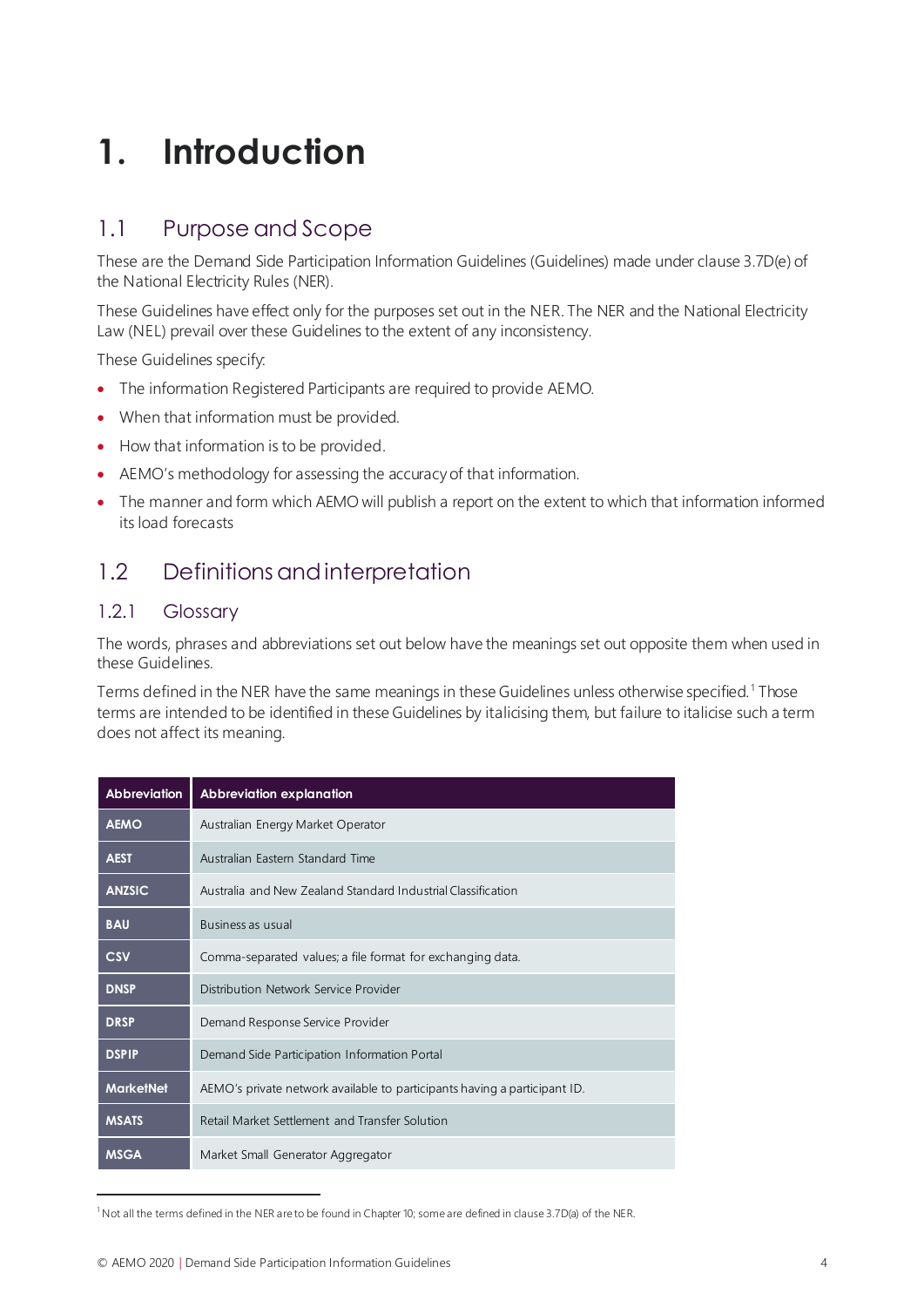| <b>Abbreviation</b> | Abbreviation explanation                                                               |
|---------------------|----------------------------------------------------------------------------------------|
| <b>NEM</b>          | National Electricity Market                                                            |
| <b>NER</b>          | National Electricity Rules                                                             |
| <b>NMI</b>          | [electricity] National Metering Identifier                                             |
| <b>NSP</b>          | Network Service Provider                                                               |
| <b>OpenADR</b>      | Open Automated Demand Response                                                         |
| <b>PA</b>           | Participant Administrator; manages participant organisations user access and security. |
| Participant<br>ID   | Registered participant identifier                                                      |
| <b>RRO</b>          | Retailer Reliability Obligation                                                        |
| Production          | Live environment, actively reflecting the currently available data.                    |
| <b>SCADA</b>        | Supervisory control and data acquisition                                               |
| <b>TNSP</b>         | Transmission Network Service Provider                                                  |
| <b>WDR</b>          | Wholesale Demand Response                                                              |

#### 1.2.2 Interpretation

The following principles of interpretation apply to these Guidelines unless otherwise expressly indicated:

(a) These Guidelines are subject to the principles of interpretation set out in Schedule 2 of the NEL.

<span id="page-4-0"></span>(b) References to time are references to Australian Eastern Standard Time.

## **2. Information**

Clause 3.7D(b) of the NER requires Registered Participants to provide demand side participation information (DSPI) to AEMO in accordance with these Guidelines.

Clause 3.7D(e) provides further information on what this entails. At a high level, this includes:

- contracted demand side participation; and
- the curtailment of non-scheduled load or the provision of unscheduled generation in respect of the demand for, or price of, electricity.

### <span id="page-4-1"></span>2.1 Contracted demand side participation information

Contracted demand side participation is defined in clause 3.7D(a)(1) of the NER as information relating to a contractual arrangement between a Registered Participant and a person, in which they agree to the curtailment of non-scheduled load or the provision of unscheduled generation in specified circumstances.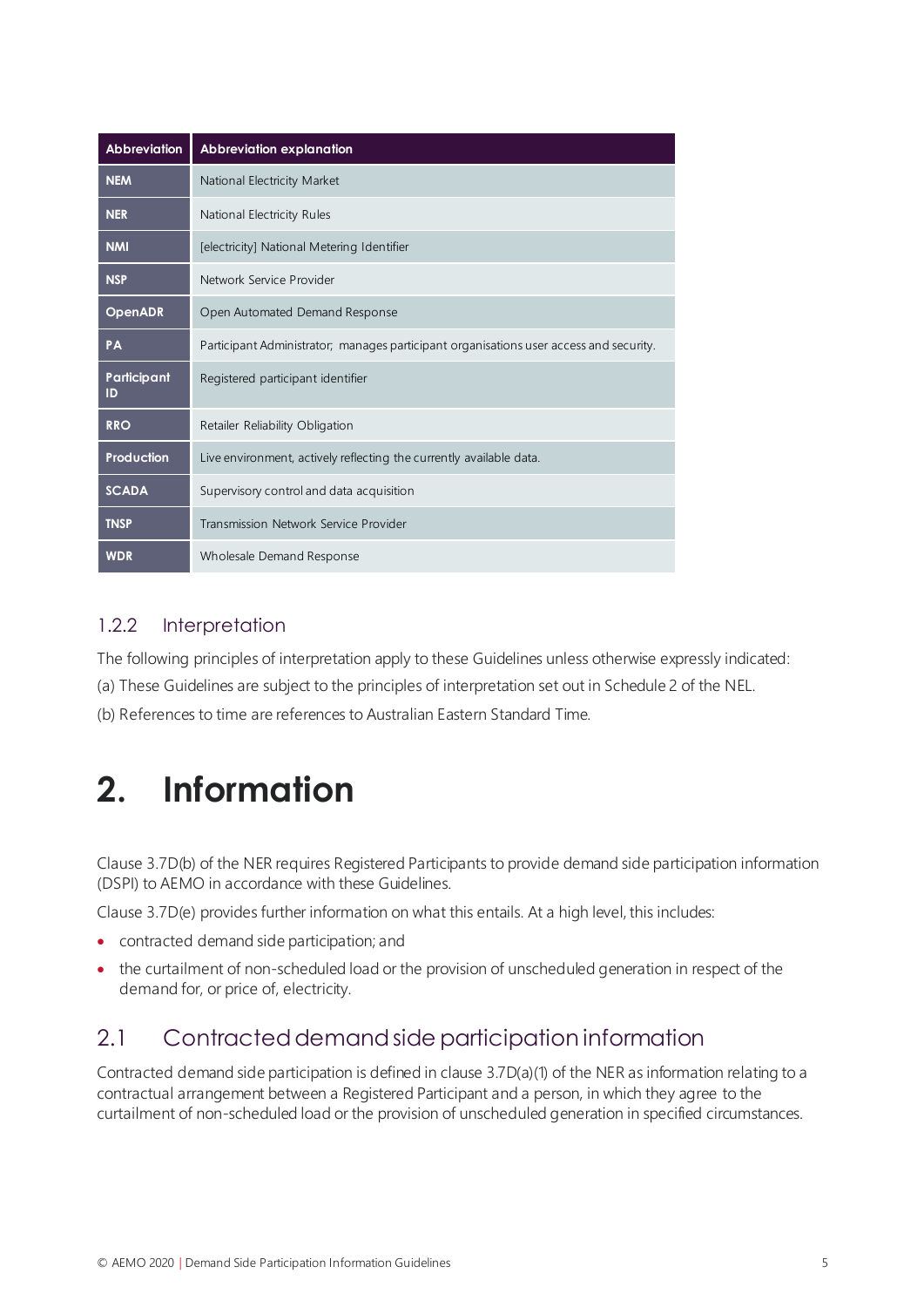## <span id="page-5-0"></span>2.2 Non-scheduled load/unscheduled generation information

The reference to the curtailment of non-scheduled load or the provision of unscheduled generation in respect to the demand for, or price of, electricity in clause 3.7D(e)(1)(ii) excludes information captured by the term contracted demand side participation.

AEMO interprets this to include every non-contractual arrangement entered between a Registered Participant and a person, or between two Registered Participants.

### <span id="page-5-1"></span>2.3 Information requirements

Clause 3.7D(e)(1) requires AEMO to specify the information that Registered Participants must provide under this rule. The information required by AEMO is specified in Appendix A.

The requirements apply to both contracted demand side participation and the curtailment of non-scheduled load or the provision of unscheduled generation in respect of the demand for, or price of, electricity.

## <span id="page-5-2"></span>**3. Responsibilities**

Clause 3.7D(b) of the NER requires all Registered Participants to provide DSPI to AEMO in accordance with these Guidelines.

### <span id="page-5-3"></span>3.1 Content of data submission

AEMO requires Registered Participants to complete a data request in the form detailed in Appendix A and provide all requested data that is available through their current DSPI collection processes ('current' being as at 31 March of each year)

### <span id="page-5-4"></span>3.2 Format of data submission

Each Registered Participant must provide the required information through a data portal, available on the AEMO website at [https://aemo.com.au/en/energy-systems/electricity/national-electricity-market-nem/nem](https://aemo.com.au/en/energy-systems/electricity/national-electricity-market-nem/nem-forecasting-and-planning/scenarios-inputs-assumptions-methodologies-and-guidelines/forecasting-and-planning-guidelines/demand-side-participation-information-guidelines)[forecasting-and-planning/scenarios-inputs-assumptions-methodologies-and-guidelines/forecasting-and](https://aemo.com.au/en/energy-systems/electricity/national-electricity-market-nem/nem-forecasting-and-planning/scenarios-inputs-assumptions-methodologies-and-guidelines/forecasting-and-planning-guidelines/demand-side-participation-information-guidelines)[planning-guidelines/demand-side-participation-information-guidelines](https://aemo.com.au/en/energy-systems/electricity/national-electricity-market-nem/nem-forecasting-and-planning/scenarios-inputs-assumptions-methodologies-and-guidelines/forecasting-and-planning-guidelines/demand-side-participation-information-guidelines).

### <span id="page-5-5"></span>3.3 Data submission timing and frequency

Each year, Registered Participants must provide data that was current as at 31 March of that year<sup>2</sup> by 5.00 pm Australian Eastern Standard Time (AEST) on 30 April the same year.

AEMO will open the web portal for Registered Participants to begin their data submissions on 31 March of each year to give participants sufficient time to test access to the data portal and upload data. Submissions can be stored as draft before final submission.

 $^2$  For forecasting purposes, AEMO defines Summer as November 1– March 31 for mainland regions (for Tasmania this is December 1– February 28/29). The timing ensures data is reflective of the capabilities in the last summer.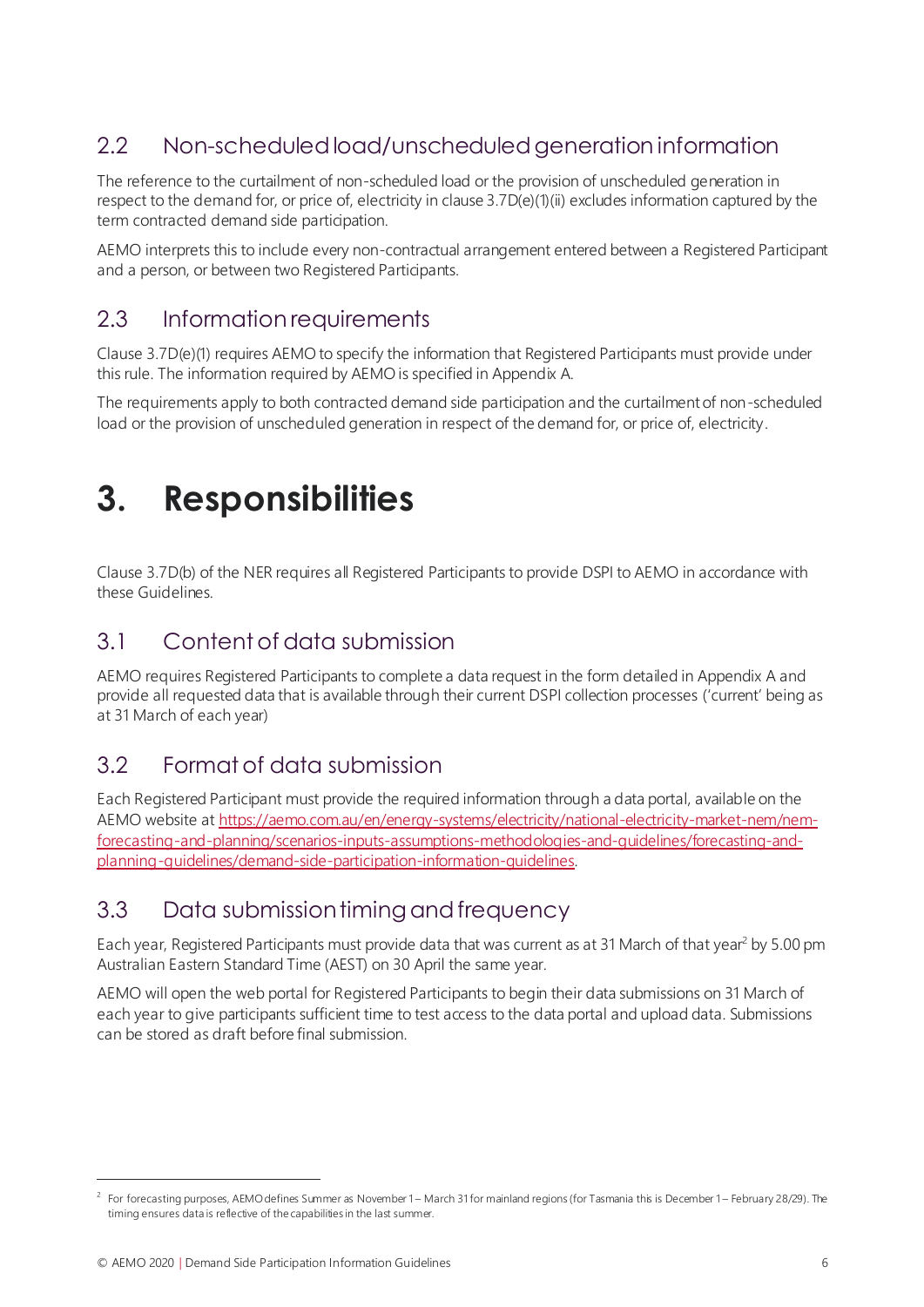## <span id="page-6-0"></span>**4. Assessing the accuracy of information**

## <span id="page-6-1"></span>4.1 Level of detail required for DSPI

The information required from each Registered Participant is at the National Metering Identifier (NMI) level. This enables AEMO to reconcile with other data sources, such as its metering database and DER register, to assess the accuracy of the data provided.

## <span id="page-6-2"></span>4.2 AEMO's methodology for assessing accuracy of information

AEMO will verify the accuracy of the DSPI provided by:

- Reviewing each response for gaps, errors, overlap, duplication, or missing data.
- Reviewing responses against alternative data sets, such as metering and DER register data, to determine where incorrect or incomplete information may have been provided.
- Comparing responses with those received from the same Registered Participants in previous years to highlight new DSPI and to determine where data may have been omitted.
- Comparing responses against DSPI-related material published on Registered Participant websites.

<span id="page-6-3"></span>Where AEMO finds an accuracy issue with the submission, it will jointly resolve with the participant.

## **5. Reporting**

AEMO publishes several reports<sup>3</sup> that address the forecasting of load. At least once a year, in one or more of those reports, AEMO will include a discussion on the extent to which DSPI informed AEMO's load forecasts.

<sup>&</sup>lt;sup>3</sup> Available a[t: https://aemo.com.au/energy-systems/electricity/national-electricity-market-nem/nem-forecasting-and-planning/forecasting-and-planning](https://aemo.com.au/energy-systems/electricity/national-electricity-market-nem/nem-forecasting-and-planning/forecasting-and-planning-data/nem-electricity-demand-forecasts)[data/nem-electricity-demand-forecasts](https://aemo.com.au/energy-systems/electricity/national-electricity-market-nem/nem-forecasting-and-planning/forecasting-and-planning-data/nem-electricity-demand-forecasts)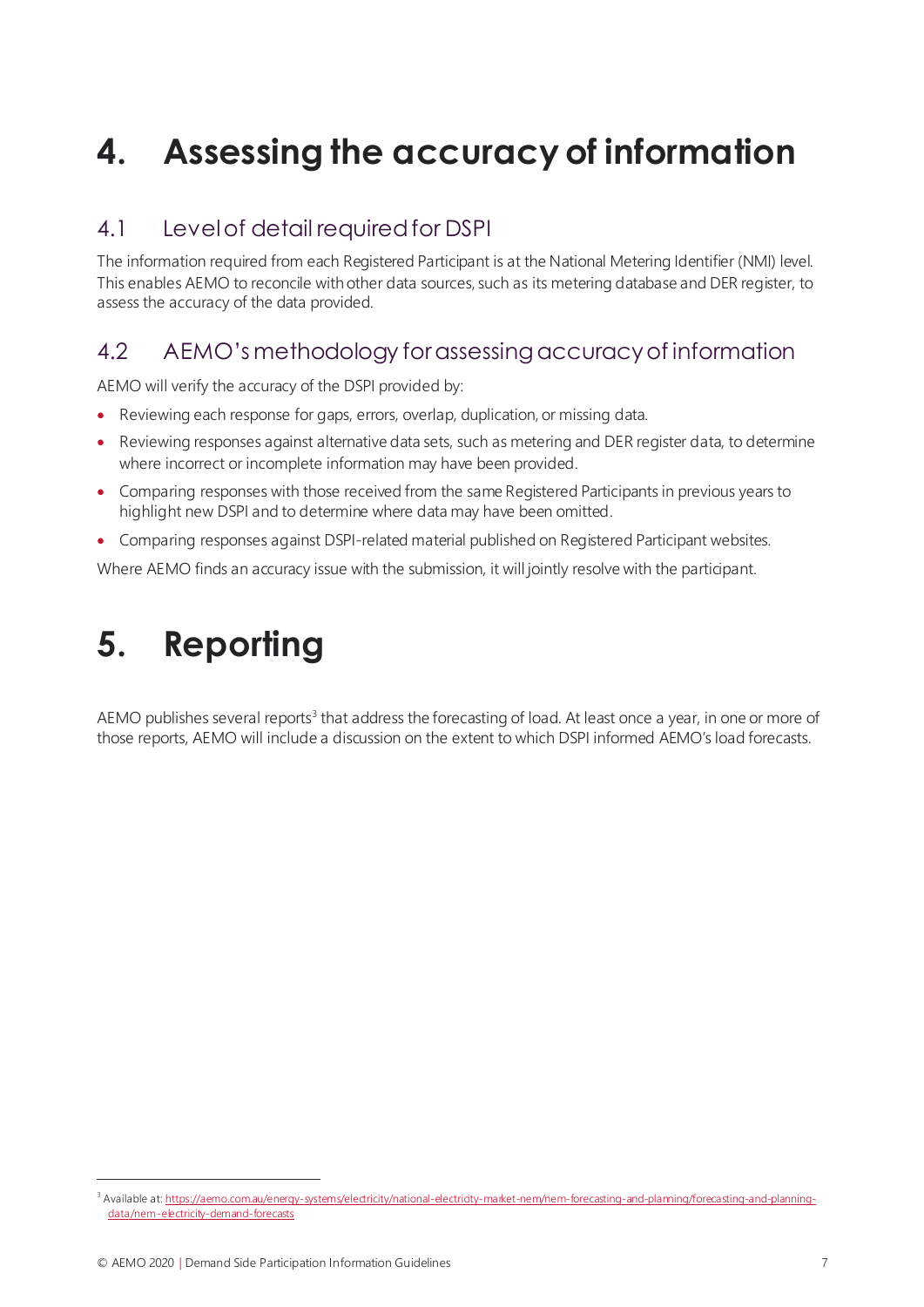# **Appendix A. DSPI data model**

The data model detailed in this appendix specifies the DSPI required by AEMO under these Guidelines. Examples of how a participant might complete their submissions are shown in Appendix B.

For the purposes of the data model, the following terms are defined:

- **Connection** means the load or generation at the point at which a Customer connects to a network.
- **Customer** means the owner or operator of the Connection; typically, this will be a retailer's customer.
- **DSP** means contracted demand side participation or unscheduled generation, or both.
- **Program** means a scheme operated either by a Registered Participant or a third party, where a group of Customers are incentivised or required to offer DSP in response to criteria defined by the scheme operator.
- **Market Participant** means a Registered Participant who participates in the wholesale energy market (e.g. a retailer or small generation aggregator/ Demand Response Service Provider).
- <span id="page-7-0"></span>• **Non-market Participant** means a Registered Participant who owns assets (other than a meter) connected to a network, who is not a Market Participant (e.g. a Network Service Provider).

The data model is split into the following sections/steps. Figure 1 shows the overall process of doing a submission.

#### **Completed per DSP Program**

- 1. Create a DSP Program (se[e Table 1](#page-8-0))
- 2. Add participating NMIs to DSP program [\(Table 2](#page-9-0))
- 3. Add DSP Program level Information [\(Table 3](#page-10-0))

#### **Completed once per submission**

- 1. Add future DSP Program(s) [\(Table 4](#page-16-0))
- 2. Add a change in an existing DSP Program(s) [\(Table 5](#page-17-0))
- 3. Add alerts list [\(Table 6](#page-19-0))
- 4. Add contact details [\(Table 7](#page-19-1))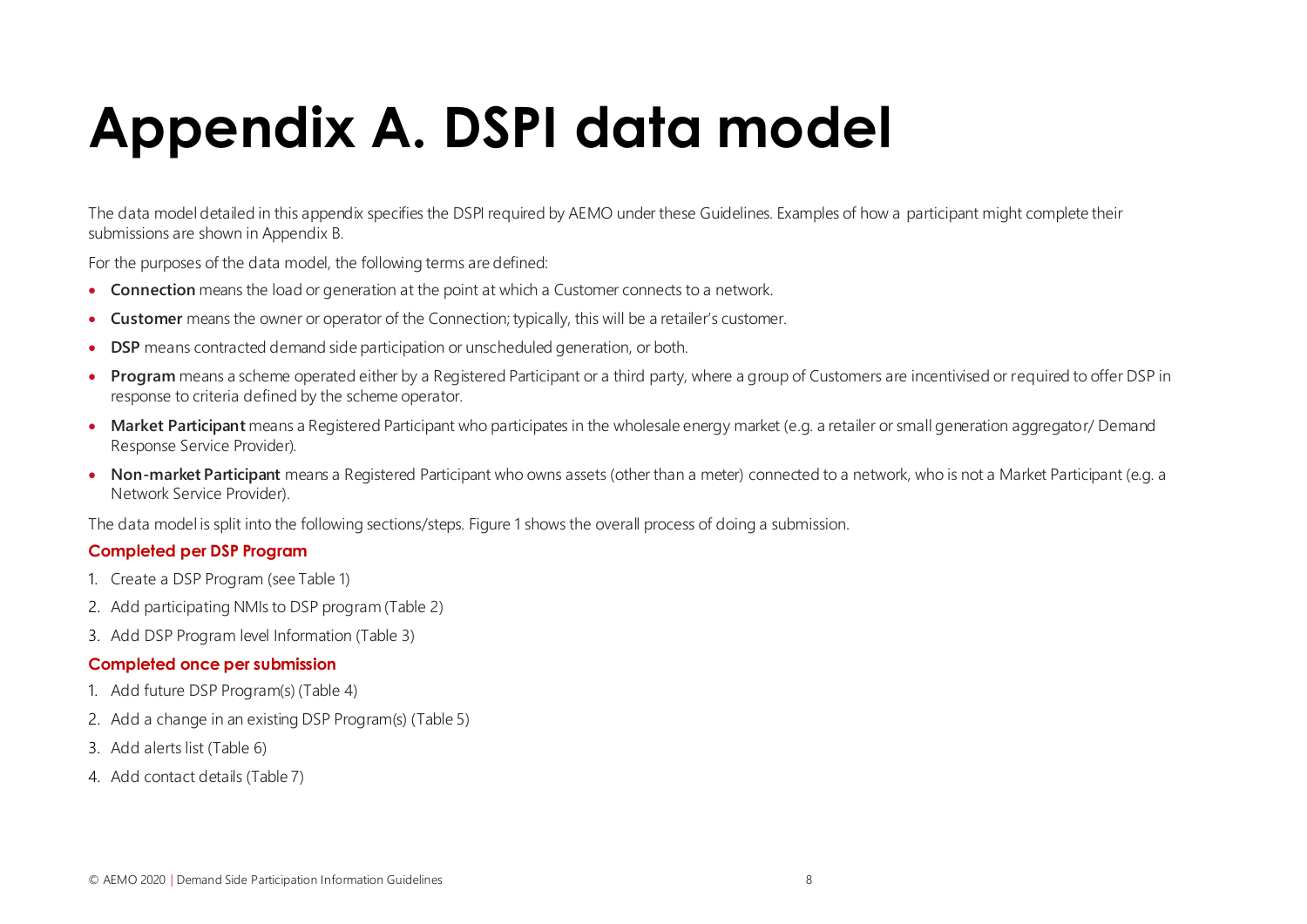#### Figure 1 Submission process flow



#### <span id="page-8-0"></span>**Table 1 Create a DSP Program**

| Category of data                                | <b>Description</b>                                                                                                                                         | Data validation                                                                                                                                                                                   | <b>Compulsory field</b> |
|-------------------------------------------------|------------------------------------------------------------------------------------------------------------------------------------------------------------|---------------------------------------------------------------------------------------------------------------------------------------------------------------------------------------------------|-------------------------|
| Category                                        | Category of DSP program. See Table 1a below for details of DSP<br>categories.                                                                              | Market exposed connections / Connections on fixed time-of-use tariffs<br>/ Connections on dynamic event tariffs / Directly controlled<br>connections (fixed schedule) / Not elsewhere classified' | Compulsory              |
| <b>Name</b>                                     | Name of DSP program.                                                                                                                                       | Free Text                                                                                                                                                                                         | Compulsory              |
| Region                                          | NEM region that the DSP program participates in.                                                                                                           | VIC / SA / NSW / QLD / TAS                                                                                                                                                                        | Compulsory              |
| <b>WDR</b> or RRO<br><b>Qualifying Contract</b> | Will the DSP Program operate as Wholesale Demand Response<br>(WDR), be a Qualifying Contract under the Retail Reliability<br>Obligation (RRO), or neither. | Radio Button (WDR/RRO/NA)                                                                                                                                                                         | Compulsory              |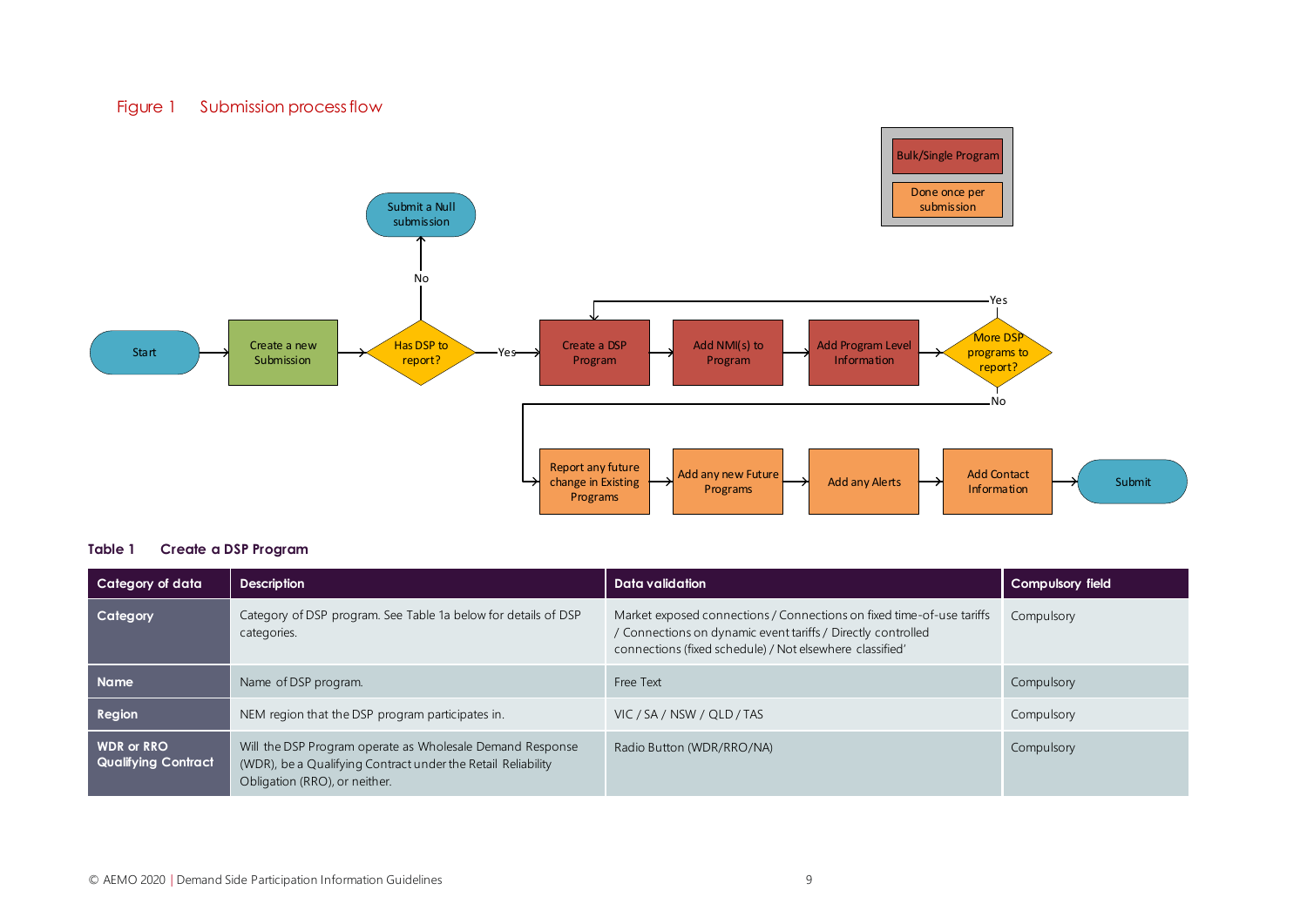#### **1a. Categories of DSP**

| DSP Type                                            | <b>Explanation</b>                                                                                                                                                                                                                                                                                                                 |
|-----------------------------------------------------|------------------------------------------------------------------------------------------------------------------------------------------------------------------------------------------------------------------------------------------------------------------------------------------------------------------------------------|
| <b>Market exposed connections</b>                   | This covers connections exposed to spot price, either directly or via pass-through contracts. This<br>includes loads responding under the WDR rules <sup>4</sup> and any connections that are only spot price<br>exposed during specific events.                                                                                   |
| Connections on fixed time-of-use tariffs            | This includes connections exposed to fixed time-of-use pricing, including day/night tariffs.                                                                                                                                                                                                                                       |
| Connections on dynamic event tariffs                | Connections, which are subject to dynamic tariffs, which price consumption and/or connection<br>costs differently for specific periods during the year. These periods are dynamically determined by<br>the program operator and could relate to local or regional demand at the time.                                              |
| Directly controlled connections (fixed schedule)    | Connections directly controlled based on a set schedule for the year, irrespective of actual<br>demand and/or spot prices at the time. This includes control of hot water load.                                                                                                                                                    |
| Directly controlled connections (dynamic operation) | Connections directly controlled (or manually instructed to) based on actual or forecast system<br>conditions and/or price. This includes aggregated response of battery storage systems as a virtual<br>power plant (VPP) and reduction in air conditioner load or controlled electric vehicle charging on<br>extreme demand days. |
| Not elsewhere classified                            | This category allows for special cases that don't obviously fit into the above categories. Entries in<br>this category will be reviewed by AEMO and reclassified into the above if possible.                                                                                                                                       |

#### <span id="page-9-0"></span>**Table 2 Add participating NMIs to DSP Program**

| Data Name               | Data validation<br>Description / possible values |                                                  | <b>Compulsory field</b> |
|-------------------------|--------------------------------------------------|--------------------------------------------------|-------------------------|
| <b>NMI</b>              | Meter number(s) where response will be measured  | 10-digit NMIs                                    | Compulsory              |
| <b>DSP Program Name</b> | DSP Program name                                 | Must match the name given in the DSP<br>Program. | Compulsory              |

<sup>4</sup> Available a[t: https://www.aemc.gov.au/rule-changes/wholesale-demand-response-mechanism](https://www.aemc.gov.au/rule-changes/wholesale-demand-response-mechanism)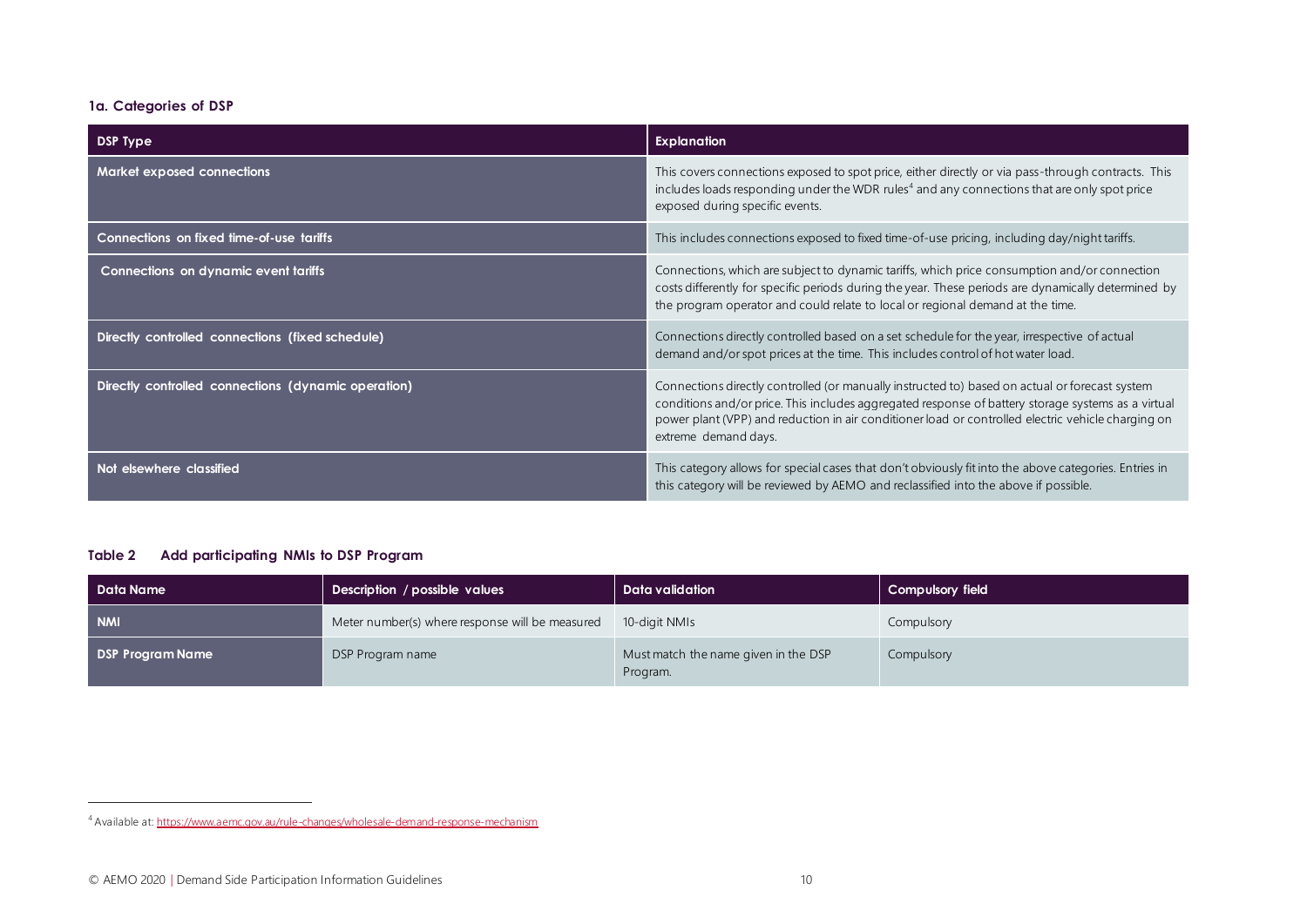#### <span id="page-10-0"></span>**Table 3 Add DSP Program Level Information**

#### **Interpretation of section 2 of the data model:**

- Some categories of data have sub-categories that only apply under certain conditions. For example, when filling in data for a residential air conditioner load curtailment Program, it does not make sense to ask for information on embedded generation. Similarly, if no energy storage is associated with the DSP, questions relating to types of storage will not apply.
- Sub-categories are listed underneath, alongside the categories that they apply to.
- Where a field type of 'Select' is indicated, one of the listed options must be selected. A field type of 'Multi-select' indicates that one or more options must be selected.

| Category of data                          | Sub-category of data | <b>Applies To category</b>                                                                                                     | Description / possible<br>values                                                                                                                                         | <b>Data validation</b>                                                                    | Compulsory field?                                             | Other comments                                   |
|-------------------------------------------|----------------------|--------------------------------------------------------------------------------------------------------------------------------|--------------------------------------------------------------------------------------------------------------------------------------------------------------------------|-------------------------------------------------------------------------------------------|---------------------------------------------------------------|--------------------------------------------------|
| <b>DSP Program Name</b>                   |                      | Any                                                                                                                            | DSP Program name                                                                                                                                                         | Free text                                                                                 | Compulsory                                                    | Must match the name<br>given in the DSP Program. |
| <b>Meter Configuration</b>                |                      | Any                                                                                                                            | Do the supplied NMI(s)<br>directly measure response<br>(e.g. on an embedded<br>generating unit), or are<br>they measuring net load<br>(response is behind the<br>meter)? | Select<br>{Net load, Direct metering,<br>Other (Specify detailed<br>meter configuration)} | Optional                                                      |                                                  |
| <b>Increase or Decrease</b><br>in Demand  |                      | Applies to all categories<br>except market exposed<br>customers and programs<br>with customers on fixed<br>Time-Of-Use tariffs | Will the program be a<br>curtailment (decrease) in<br>demand or increase (load-<br>on) in demand?                                                                        | Radio Button (Increase /<br>Decrease)                                                     | Compulsory for some DSP<br>types (see Applies to<br>category) |                                                  |
| <b>Maximum Potential</b><br>Response (MW) |                      | Any                                                                                                                            | The maximum expected<br>response that the DSP<br>program can possible<br>deliver                                                                                         | Numeric, positive                                                                         | Optional                                                      |                                                  |
| Firm (or Contracted)<br>Response (MW)     |                      | Applies to all categories<br>except Connections on<br>fixed time-of-use tariffs                                                | The guaranteed response<br>(or most likely) the DSP<br>program can deliver, or in<br>case of a qualifying<br>contract under RRO, the<br>contracted response.             | Numeric, positive                                                                         | Compulsory for some DSP<br>types                              |                                                  |
| Monitoring and<br><b>Activation</b>       |                      | Any                                                                                                                            | Describe the means of<br>supervisory monitoring                                                                                                                          | Multi-select                                                                              | Optional                                                      |                                                  |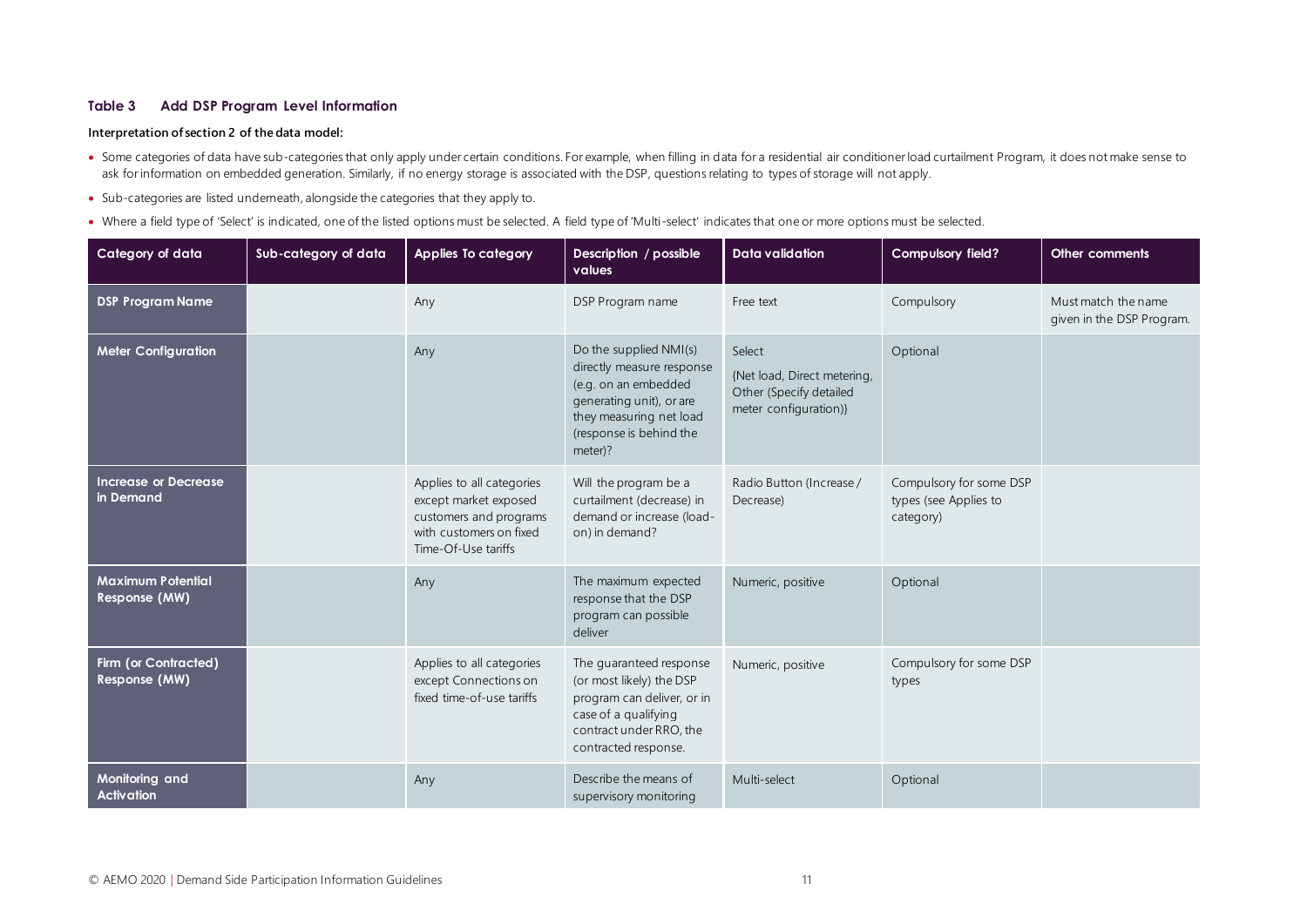| Category of data                   | Sub-category of data | Applies To category | Description / possible<br>values                                                                                                                                                                                                                                                                                                                               | <b>Data validation</b>                                                                                                                                   | Compulsory field? | Other comments                                                                                                                                                                                                                                                                                                                                                                                                                                                                                       |
|------------------------------------|----------------------|---------------------|----------------------------------------------------------------------------------------------------------------------------------------------------------------------------------------------------------------------------------------------------------------------------------------------------------------------------------------------------------------|----------------------------------------------------------------------------------------------------------------------------------------------------------|-------------------|------------------------------------------------------------------------------------------------------------------------------------------------------------------------------------------------------------------------------------------------------------------------------------------------------------------------------------------------------------------------------------------------------------------------------------------------------------------------------------------------------|
|                                    |                      |                     | and/or control of<br>response                                                                                                                                                                                                                                                                                                                                  | {SCADA, Market interval<br>meter, Non-market<br>interval meter, OpenADR,<br>Internet, Manual (on-site)<br>operation, Other (Specify)}                    |                   |                                                                                                                                                                                                                                                                                                                                                                                                                                                                                                      |
| Seasonality                        |                      | Any                 | Describe any expected<br>variation with season                                                                                                                                                                                                                                                                                                                 | Free text                                                                                                                                                | Optional          |                                                                                                                                                                                                                                                                                                                                                                                                                                                                                                      |
| <b>Temperature</b><br>restrictions |                      | Any                 | Describe any limitation on<br>capacity or duty cycle<br>under high temperature<br>conditions                                                                                                                                                                                                                                                                   | Free text                                                                                                                                                | Optional          | Impact of DSP most<br>critical at times of high<br>network stress, which<br>often coincide with high<br>temperatures.                                                                                                                                                                                                                                                                                                                                                                                |
| <b>Expiry date</b>                 |                      | Any                 | Date contract or Program<br>ends (if applicable).                                                                                                                                                                                                                                                                                                              | Date                                                                                                                                                     | Optional          |                                                                                                                                                                                                                                                                                                                                                                                                                                                                                                      |
| <b>Historical events</b>           |                      | Any                 | Complete audit of events,<br>where the Registered<br>Participant has the ability<br>to control or monitor<br>event status. This field<br>only applies to events that<br>occur on an ad-hoc basis,<br>not to those that occur<br>regularly, or those where<br>the response timing is<br>diverse across the<br>population of NMIs within<br>the specific Program | Comma Separated Values<br>(CSV) file<br>{Timestamp, Event status<br>(active/inactive), MW<br>requested (if available),<br>MW observed (if<br>available)} | Optional          | Programs where load<br>switching occurs on a<br>daily/regular basis, such as<br>hot water load control, are<br>excluded from this<br>category.<br>Additionally, Programs are<br>excluded where event<br>control is diverse such<br>that less than 1MW of<br>response occurs in<br>synchronisation.<br>Timestamped event log<br>preferred (i.e. log on<br>change), interval data of<br>event status also<br>acceptable.<br>Times should be provided<br>in Australian Eastern<br>Standard Time (AEST). |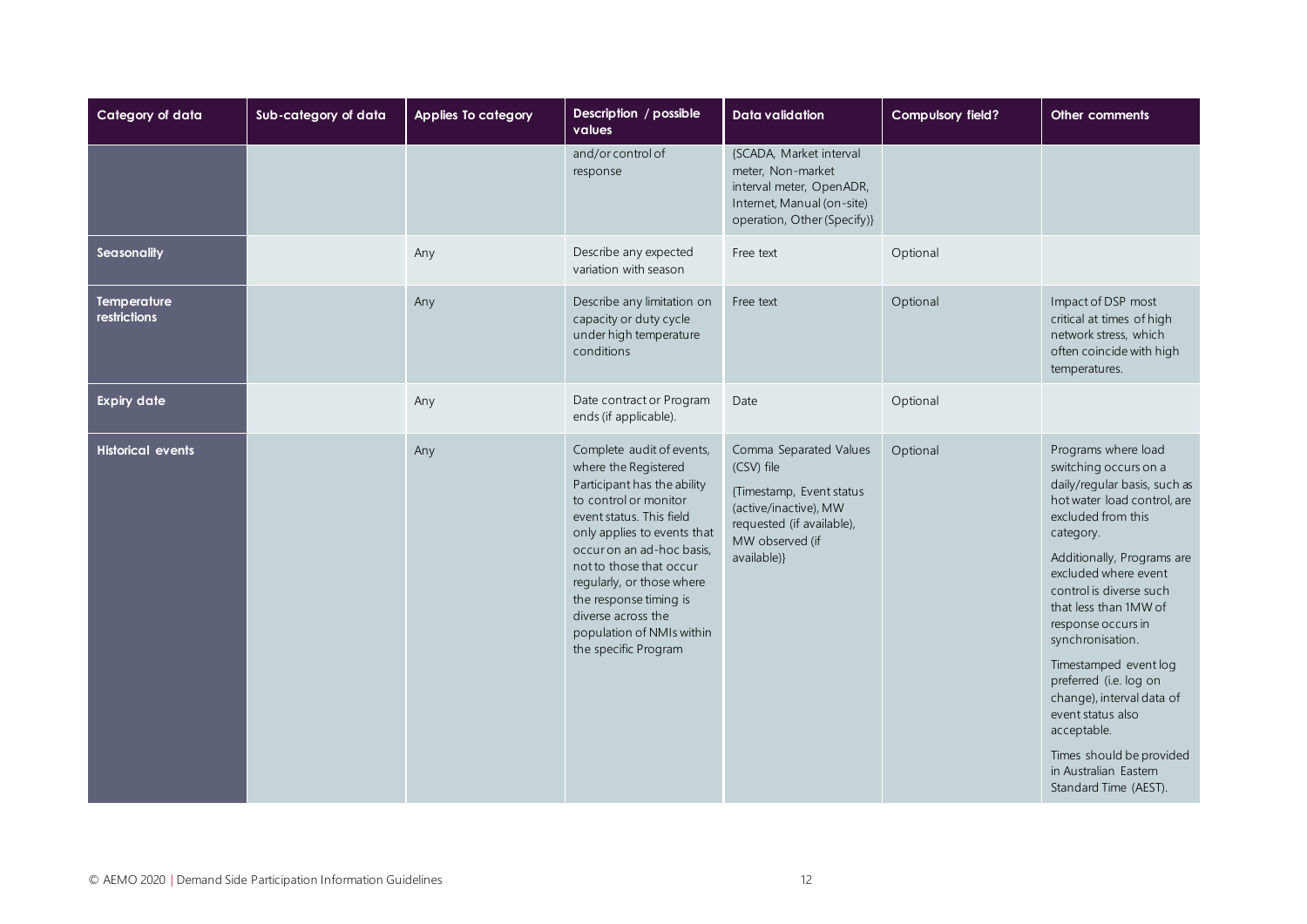| Category of data | Sub-category of data | <b>Applies To category</b>                                  | Description / possible<br>values                                                                                                                                         | <b>Data validation</b>                                                                                                                       | Compulsory field? | Other comments                                                                                                                                                                                                                                                                                                                                |
|------------------|----------------------|-------------------------------------------------------------|--------------------------------------------------------------------------------------------------------------------------------------------------------------------------|----------------------------------------------------------------------------------------------------------------------------------------------|-------------------|-----------------------------------------------------------------------------------------------------------------------------------------------------------------------------------------------------------------------------------------------------------------------------------------------------------------------------------------------|
|                  |                      |                                                             |                                                                                                                                                                          |                                                                                                                                              |                   | Interval timestamps<br>should indicate the end of<br>the period in question.<br>Where the expected/<br>requested MW reduction<br>differs from the<br>observed/metered MW<br>reduction (e.g. in a<br>distributed load control<br>system where some<br>devices may fail to<br>activate), both values may<br>be included as separate<br>columns. |
| <b>DSP Type</b>  | DSP Type             | Any                                                         | Select all the types of DSP<br>resources in this program                                                                                                                 | Multi-select<br>{Load reduction,<br>Embedded generation,<br>Energy storage, Other<br>(specify)}                                              | Optional          |                                                                                                                                                                                                                                                                                                                                               |
|                  | Load Type            | Applies when DSP type<br>$=$ "Load Reduction"               | Select the predominant<br>load type in this program                                                                                                                      | Select<br>{Residential, Commercial,<br>Industrial, Other (specify)}                                                                          | Optional          |                                                                                                                                                                                                                                                                                                                                               |
|                  | ANZSIC               | Applies when Load Type =<br>"Commercial" or<br>"Industrial" | Refer to the Australian<br>Bureau of Statistics for<br>further information<br>regarding ANZSIC<br>Select the predominant<br>ANZSIC code which<br>represents this program | Select ANZSIC division for<br>industrial or commercial<br>{A. Agriculture, B. Mining,<br>C. Manufacturing etc. as<br>per ABS classification} | Optional          |                                                                                                                                                                                                                                                                                                                                               |
|                  | <b>Fuel Source</b>   | Applies when DSP type =<br>"Embedded Generation"            | Primary Fuel source of the<br>program.                                                                                                                                   | Select {Renewable/<br>Biomass / Waste, Fossil,<br>Hydro, Geothermal, Solar,                                                                  | Optional          | When a program has<br>multiple fuel sources,<br>choose the most<br>prominent one                                                                                                                                                                                                                                                              |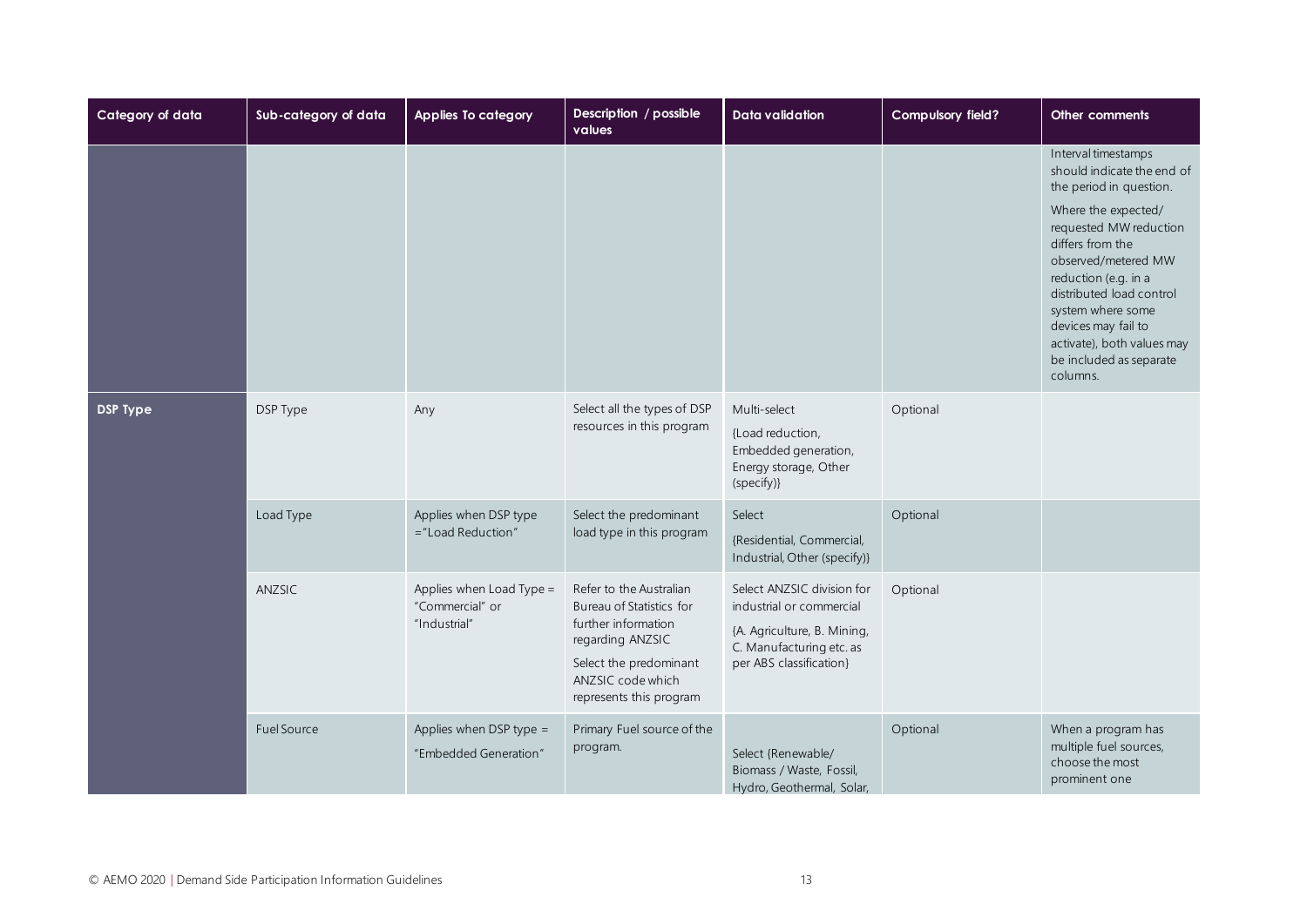| Category of data      | Sub-category of data          | <b>Applies To category</b>                 | Description / possible<br>values                                                                                                                                                                                                           | Data validation                                                                                           | Compulsory field? | Other comments                                                                                                                                                                                                                                                   |
|-----------------------|-------------------------------|--------------------------------------------|--------------------------------------------------------------------------------------------------------------------------------------------------------------------------------------------------------------------------------------------|-----------------------------------------------------------------------------------------------------------|-------------------|------------------------------------------------------------------------------------------------------------------------------------------------------------------------------------------------------------------------------------------------------------------|
|                       |                               |                                            |                                                                                                                                                                                                                                            | Wave, Wind, Tidal,<br>Renewable, Combustion}                                                              |                   |                                                                                                                                                                                                                                                                  |
|                       | <b>Fuel Source Descriptor</b> |                                            | Descriptor of the primary<br>fuel source                                                                                                                                                                                                   | See the Guide to Demand<br>Side Participation CSV files<br>for a full list of Fuel Source<br>Descriptors. | Optional          | When a program has<br>multiple fuel sources,<br>choose the most<br>prominent one                                                                                                                                                                                 |
| <b>Price Exposure</b> |                               | Any                                        | Wholesale - Response is<br>driven by spot price,<br>either directly or via<br>passthrough/cost sharing<br>contract with retailer<br>Tariff - response driven by<br>price not linked to spot<br>price i.e. set by retailer or<br><b>NSP</b> | Multi-select<br>{Wholesale, Tariff, None,<br>Other (specify)}                                             | Optional          |                                                                                                                                                                                                                                                                  |
|                       | Trigger price                 | Applies when price<br>exposure = Wholesale | Spot price at which<br>contract exposes<br>Customer to higher prices<br>(if applicable)                                                                                                                                                    | Numeric                                                                                                   | Optional          | Contract does not need to<br>expose Customer directly<br>to spot price, e.g. a cap<br>contract where Customer<br>is incentivised to reduce<br>load when spot prices are<br>over a set value. Further<br>detail can be specified as<br>free text where necessary. |
|                       | Trigger price details         |                                            | Specify any further details<br>relating to the trigger<br>price                                                                                                                                                                            | Free text                                                                                                 | Optional          |                                                                                                                                                                                                                                                                  |
|                       | Tariff type                   | Applies when price<br>$exposure = Tariff$  | Category of tariff, with<br>regards to price seen by<br>Customer                                                                                                                                                                           | Multi-select {Time-of-use,<br>Critical Peak Day, Other<br>(Specify)}                                      | Optional          |                                                                                                                                                                                                                                                                  |
| Response control      | Response Control              | Any                                        | Who controls the<br>response?                                                                                                                                                                                                              | Multi-select<br>{Network, Retailer,<br>Aggregator, Customer<br>Direct, Customer                           | Optional          | Choose Customer Direct if<br>manual intervention is<br>required to activate the<br>response.                                                                                                                                                                     |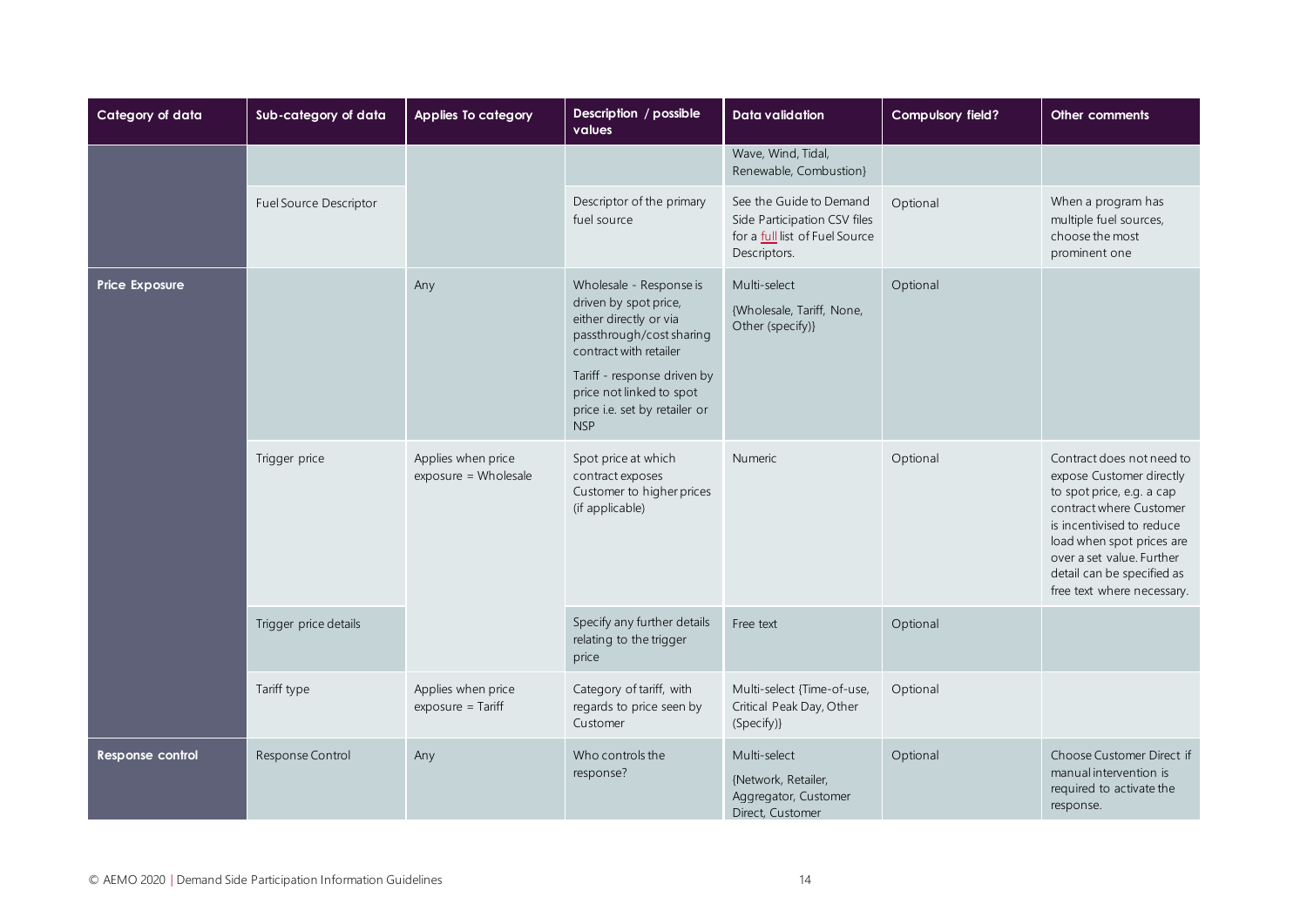| Category of data | Sub-category of data                       | Applies To category | Description / possible<br>values                                 | <b>Data validation</b>                                                                                                                                                                                                                                                                              | Compulsory field? | Other comments                                                                                                                                                                         |
|------------------|--------------------------------------------|---------------------|------------------------------------------------------------------|-----------------------------------------------------------------------------------------------------------------------------------------------------------------------------------------------------------------------------------------------------------------------------------------------------|-------------------|----------------------------------------------------------------------------------------------------------------------------------------------------------------------------------------|
|                  |                                            |                     |                                                                  | Automatic, Other<br>(Specify)}                                                                                                                                                                                                                                                                      |                   | Choose Customer<br>Automatic if the response<br>is activated by a free-<br>running algorithm, e.g. a<br>timer operated hot water<br>storage system.                                    |
|                  | Controller                                 | Any                 | Provide the name of<br>person/party who controls<br>the response | Free text                                                                                                                                                                                                                                                                                           | Optional          |                                                                                                                                                                                        |
|                  | Trigger condition /<br>Algorithm           | Any                 | What will trigger a<br>response                                  | Multi-select<br>{Network loading<br>conditions, Spot price,<br>Customer cost<br>minimisation, 3rd party<br>price trigger (not related<br>to price customer is<br>exposed to e.g. participant<br>contract position),<br>Provision of ancillary<br>services, Temperature<br>trigger, Other (specify)} | Optional          | Specific data is required<br>here e.g. exactly what<br>network constraints/limits<br>would cause a response,<br>and any known limitations<br>to the response (such as<br>time of day). |
|                  | Trigger condition /<br>Algorithm - details | Any                 | Details of what will trigger<br>a response                       | Free text                                                                                                                                                                                                                                                                                           | Optional          |                                                                                                                                                                                        |
|                  | BAU control algorithm                      | Any                 | What the load or<br>generator does outside of<br>events          | Select<br>{Ad-hoc activity, No<br>operation, Minimise<br>customer energy expense,<br>Minimise participant<br>energy expense, Other<br>(Specify)}                                                                                                                                                    | Optional          |                                                                                                                                                                                        |
|                  | BAU control algorithm<br>details           | Any                 |                                                                  | Free text                                                                                                                                                                                                                                                                                           | Optional          |                                                                                                                                                                                        |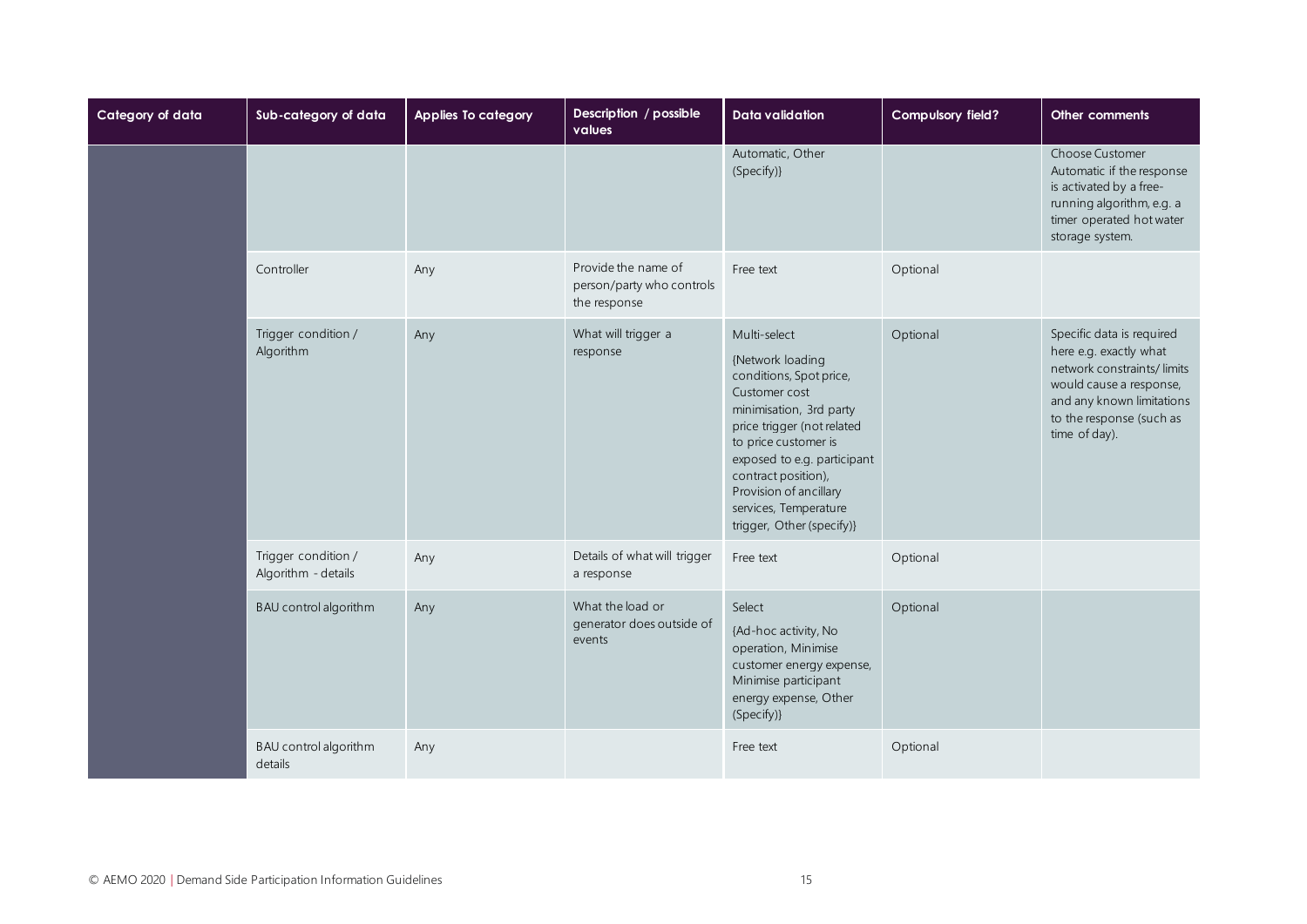| Category of data | Sub-category of data    | Applies To category | Description / possible<br>values                                                                                                                                                                                                                         | <b>Data validation</b>                        | Compulsory field? | Other comments                                                                        |
|------------------|-------------------------|---------------------|----------------------------------------------------------------------------------------------------------------------------------------------------------------------------------------------------------------------------------------------------------|-----------------------------------------------|-------------------|---------------------------------------------------------------------------------------|
|                  | Opt out ability         | Any                 | Does the Customer have<br>the right to refuse to<br>provide the DSP<br>response? Select True if<br>the Customer has this<br>right, even if they can only<br>refuse to respond a<br>limited number of times.                                              | True/False                                    | Optional          | If the Customer is the only<br>party who can control the<br>DSP response, select True |
|                  | Opt out ability details | Any                 | Provide such details as:<br>how many times can the<br>customer opt out, how<br>many times must the<br>Customer provide their<br>DSP response, if the<br>Customer is the only party<br>who can control the DSP<br>response, or any related<br>information | Free text                                     | Optional          |                                                                                       |
|                  | Auditability            | Any                 | Can the response be<br>audited after (or during)<br>an event? (e.g. does it<br>have two-way<br>communications or is<br>meter feedback available?)                                                                                                        | True/False                                    | Optional          |                                                                                       |
|                  | Auditability details    | Any                 | Provide details how this<br>DSP response can be<br>audited (i.e. the audit<br>mechanism)                                                                                                                                                                 |                                               | Optional          |                                                                                       |
| Storage          |                         | Any                 | Type of energy storage<br>system installed at the<br>connection                                                                                                                                                                                          | Select<br>{None, Battery, Other<br>(specify)} | Optional          |                                                                                       |
|                  | Capacity (MWh)          | Any                 | MWh of available storage.<br>Number only                                                                                                                                                                                                                 | Numeric                                       | Optional          |                                                                                       |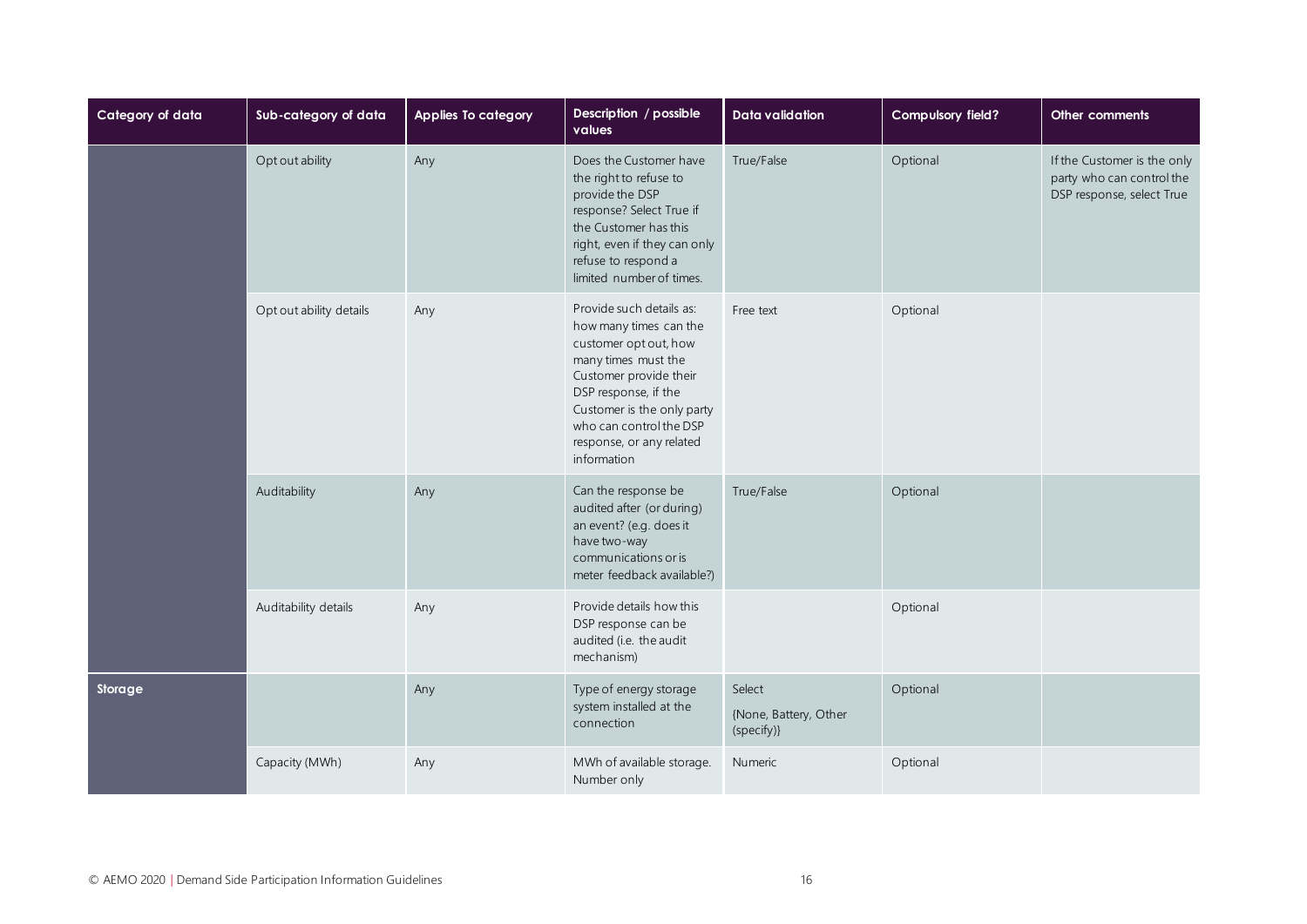| Category of data | Sub-category of data            | Applies To category                         | Description / possible<br>values                                                                                                          | <b>Data validation</b> | Compulsory field?                                                                                                                                                                             | Other comments                                                                                                                                                                                |
|------------------|---------------------------------|---------------------------------------------|-------------------------------------------------------------------------------------------------------------------------------------------|------------------------|-----------------------------------------------------------------------------------------------------------------------------------------------------------------------------------------------|-----------------------------------------------------------------------------------------------------------------------------------------------------------------------------------------------|
|                  | Purpose                         | Any                                         | Why the storage was<br>installed, e.g. backup<br>supply, peak shaving,<br>avoided augmentation,<br>and performance<br>indication metrics? | Free text              | Optional                                                                                                                                                                                      |                                                                                                                                                                                               |
|                  | <b>Installation Date</b><br>Any | Date when the equipment<br>was commissioned | Date                                                                                                                                      | Optional               | Not applicable for<br>aggregated storage<br>(where the storage<br>devices are distributed<br>across multiple locations<br>on a network, with<br>separate metering points<br>for each device). |                                                                                                                                                                                               |
|                  | Export                          | Any                                         | Is the storage allowed to<br>net export to the grid?                                                                                      | True/False             | Optional                                                                                                                                                                                      |                                                                                                                                                                                               |
|                  | Inverter                        | Any                                         | Make and model                                                                                                                            | Free text              | Optional                                                                                                                                                                                      | Not applicable for<br>aggregated storage<br>(where the storage<br>devices are distributed<br>across multiple locations<br>on a network, with<br>separate metering points<br>for each device). |

#### <span id="page-16-0"></span>**Table 4 Add future DSP Program(s)**

| Field                             | <b>Description</b>                                                                            | Mandatory/optional | Data Type                          |
|-----------------------------------|-----------------------------------------------------------------------------------------------|--------------------|------------------------------------|
| Name of Future Program            | Name of Future Program. Should not be a<br>program that is currently active.                  | Mandatory          | Free text                          |
| Increase or Decrease in<br>Demand | Will the program be a curtailment<br>(decrease) in demand or increase (load-on)<br>in demand? | Mandatory          | Radio Button (Increase / Decrease) |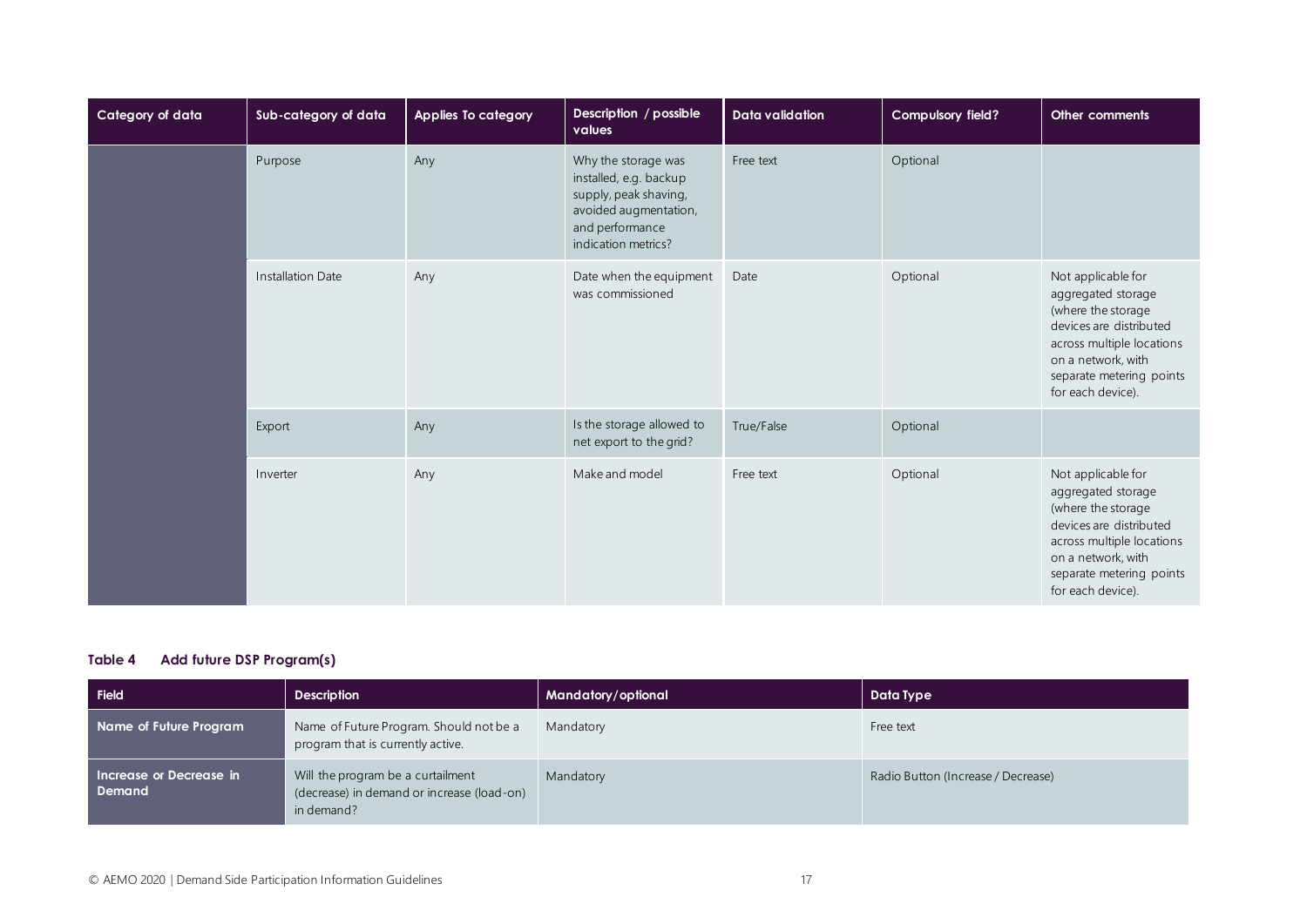| <b>Field</b>                             | <b>Description</b>                                                                                                                                                                                    | Mandatory/optional                                                         | Data Type                 |
|------------------------------------------|-------------------------------------------------------------------------------------------------------------------------------------------------------------------------------------------------------|----------------------------------------------------------------------------|---------------------------|
| <b>NEM Region</b>                        | Region that the program operates in.                                                                                                                                                                  | Mandatory                                                                  | SA/VIC/NSW/QLD/TAS        |
| <b>Expected Start Date</b>               | Expected starting date of the program                                                                                                                                                                 | Mandatory when "Firm Response (MW) (Year 1)" > 10MW,<br>Optional otherwise | Date                      |
| Maximum Response (MW)<br>(year 1)        | Best estimate of what maximum response<br>that will be available for the first summer<br>after the DSPI submission.                                                                                   | Optional                                                                   | Numeric Value, positive   |
| Maximum Response (MW)<br>(year 2)        | As above, but for second summer.                                                                                                                                                                      | Optional                                                                   | Numeric Value, positive   |
| Maximum Response (MW)<br>(year 3)        | As above, but for third summer.                                                                                                                                                                       | Optional                                                                   | Numeric Value, positive   |
| Firm Response (MW) (Year 1)              | The guaranteed response (or most likely)<br>the DSP program expected for the first<br>summer after the DSPI submission, or in<br>case of a qualifying contract under RRO, the<br>contracted response. | Mandatory                                                                  | Numeric Value, positive   |
| Firm Response (MW) (Year 2)              | As above, but for second summer.                                                                                                                                                                      | Optional                                                                   | Numeric Value, positive   |
| Firm Response (MW) (Year 3)              | As above, but for third summer.                                                                                                                                                                       | Optional                                                                   | Numeric Value, positive   |
| <b>Description</b>                       |                                                                                                                                                                                                       | Optional                                                                   | Free text                 |
| <b>WDR</b> or RRO Qualifying<br>Contract | Will the DSP Program operate as Wholesale<br>Demand Response (WDR), be a Qualifying<br>Contract under the Retail Reliability<br>Obligation (RRO), or neither?                                         | Mandatory                                                                  | Radio Button (WDR/RRO/NA) |

#### <span id="page-17-0"></span>**Table 5 Add a change in an existing DSP Program(s)**

| <b>Field</b>             | <b>Description</b>                                                                                               | Mandatory/Optional | Data Type |
|--------------------------|------------------------------------------------------------------------------------------------------------------|--------------------|-----------|
| Name of Existing Program | What is the name of the program expected<br>to change? Should match an existing DSP<br>program in the submission | Mandatory          | Free text |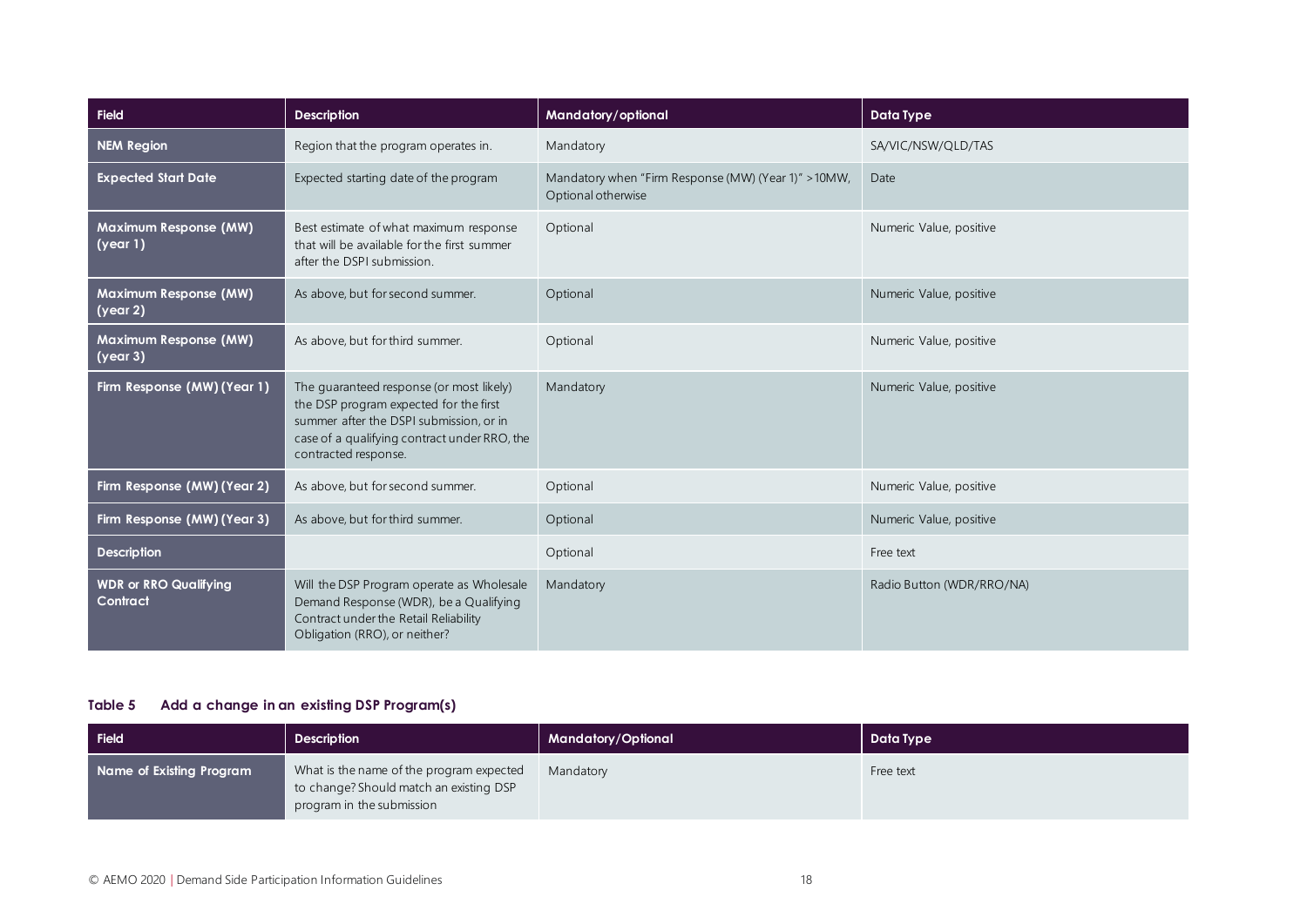| <b>Field</b>                                       | <b>Description</b>                                                                                                                                                                                    | Mandatory/Optional | <b>Data Type</b>                   |
|----------------------------------------------------|-------------------------------------------------------------------------------------------------------------------------------------------------------------------------------------------------------|--------------------|------------------------------------|
| Increase or Decrease in<br><b>Demand</b>           | Will the program be a curtailment<br>(decrease) in demand or increase (load-on)<br>in demand?                                                                                                         | Mandatory          | Radio Button (Increase / Decrease) |
| <b>NEM Region</b>                                  | Region that the program operates in.                                                                                                                                                                  | Mandatory          | SA/VIC/NSW/QLD/TAS                 |
| <b>Expected Start Date</b>                         | Expected date of change to program                                                                                                                                                                    | Optional           | Date                               |
| <b>Change in Maximum</b><br>Response (MW) (year 1) | Best estimate of what maximum response<br>that will be available for the first summer<br>after the DSPI submission.                                                                                   | Optional           | Numeric Value, positive            |
| <b>Change in Maximum</b><br>Response (MW) (year 2) | As above, but for second summer.                                                                                                                                                                      | Optional           | Numeric Value, positive            |
| <b>Change in Maximum</b><br>Response (MW) (year 3) | As above, but for third summer.                                                                                                                                                                       | Optional           | Numeric Value, positive            |
| <b>Change in Firm Response</b><br>(MW) (Year 1)    | The guaranteed response (or most likely)<br>the DSP program expected for the first<br>summer after the DSPI submission, or in<br>case of a qualifying contract under RRO, the<br>contracted response. | Mandatory          | Numeric Value, positive            |
| <b>Change in Firm Response</b><br>(MW) (Year 2)    | As above, but for second summer.                                                                                                                                                                      | Optional           | Numeric Value, positive            |
| <b>Change in Firm Response</b><br>(MW) (Year 3)    | As above, but for third summer.                                                                                                                                                                       | Optional           | Numeric Value, positive            |
| <b>Description</b>                                 |                                                                                                                                                                                                       | Optional           | Free text                          |
| <b>WDR or RRO Qualifying</b><br>Contract           | Will the DSP Program operate as Wholesale<br>Demand Response (WDR), be a Qualifying<br>Contract under the Retail Reliability<br>Obligation (RRO), or neither?                                         | Mandatory          | Radio Button (WDR/RRO/NA)          |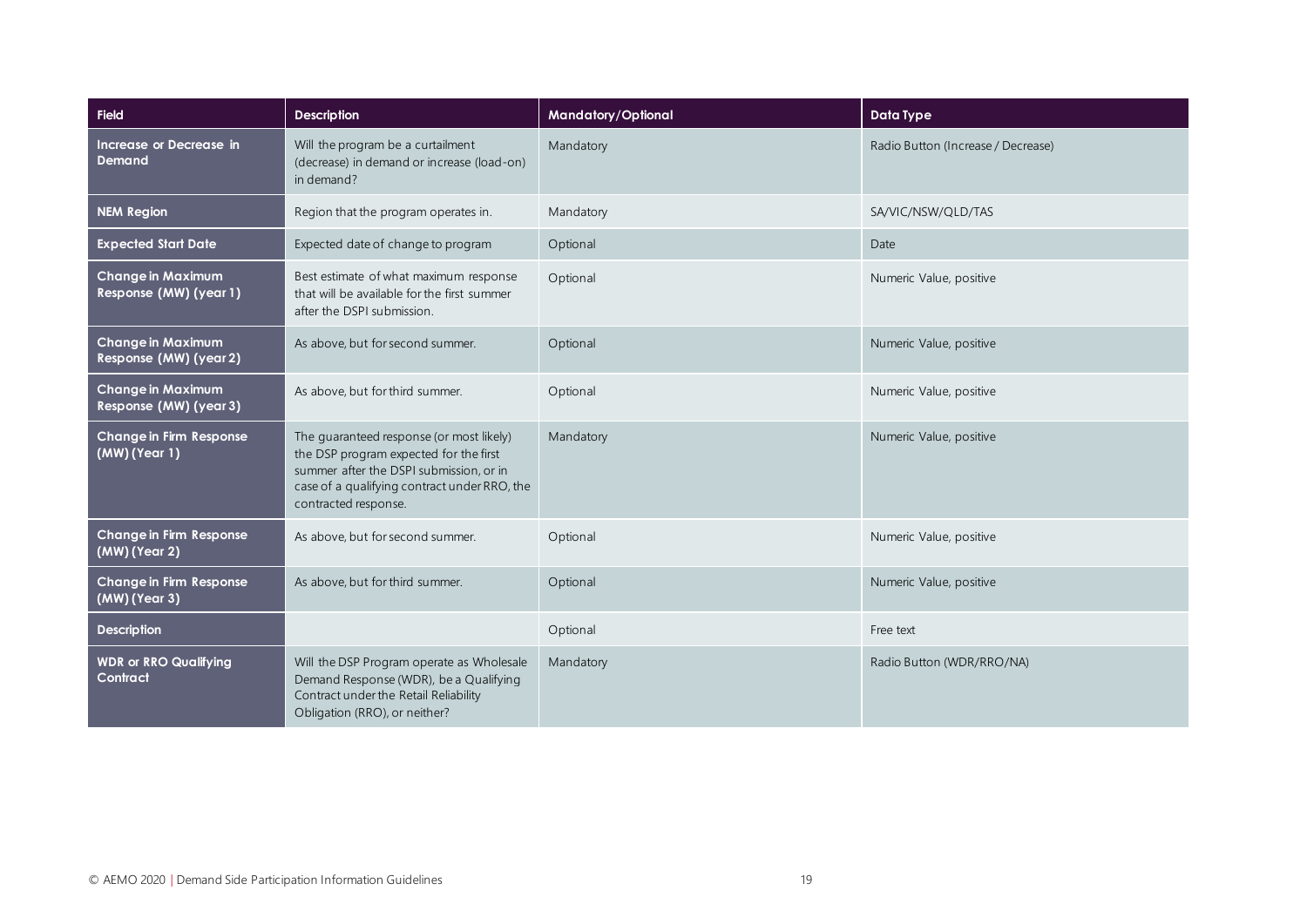#### <span id="page-19-0"></span>**Table 6 Add alerts List**

| <b>Field</b>       | <b>Description</b>                                                                                                                                                                                                                                                                                                                                                                     | <b>Mandatory/Optional</b> | Data Type |
|--------------------|----------------------------------------------------------------------------------------------------------------------------------------------------------------------------------------------------------------------------------------------------------------------------------------------------------------------------------------------------------------------------------------|---------------------------|-----------|
| <b>Alerts List</b> | Detailed information on any electronic distribution lists<br>used by the Registered Participant to disseminate pricing<br>information to assist Customers to determine whether to<br>reduce demand, including how this information is<br>distributed and how AEMO could opt in to each such list.<br>This does not include sales/marketing lists used to<br>promote pricing plans etc. | Optional                  | Free text |

#### <span id="page-19-1"></span>**Table 7 Add contact details**

| <b>Field</b>                     | <b>Description</b>                 | Mandatory/Optional | Data Type     |
|----------------------------------|------------------------------------|--------------------|---------------|
| Name of contact 1                | Name of Primary contact            | Mandatory          | Free text     |
| Position of contact 1            | Position of Primary contact        | Mandatory          | Free text     |
| <b>Phone Number of contact 1</b> | Phone Number of Primary contact    | Mandatory          | Numeric value |
| <b>Email of contact 1</b>        | Email Address of Primary contact   | Mandatory          | Valid Email   |
| Name of contact 2                | Name of Secondary contact          | Mandatory          | Free text     |
| Position of contact 2            | Position of Secondary contact      | Mandatory          | Free text     |
| Phone Number of contact 2        | Phone Number of Secondary contact  | Mandatory          | Numeric value |
| <b>Email of contact 2</b>        | Email Address of Secondary contact | Mandatory          | Valid Email   |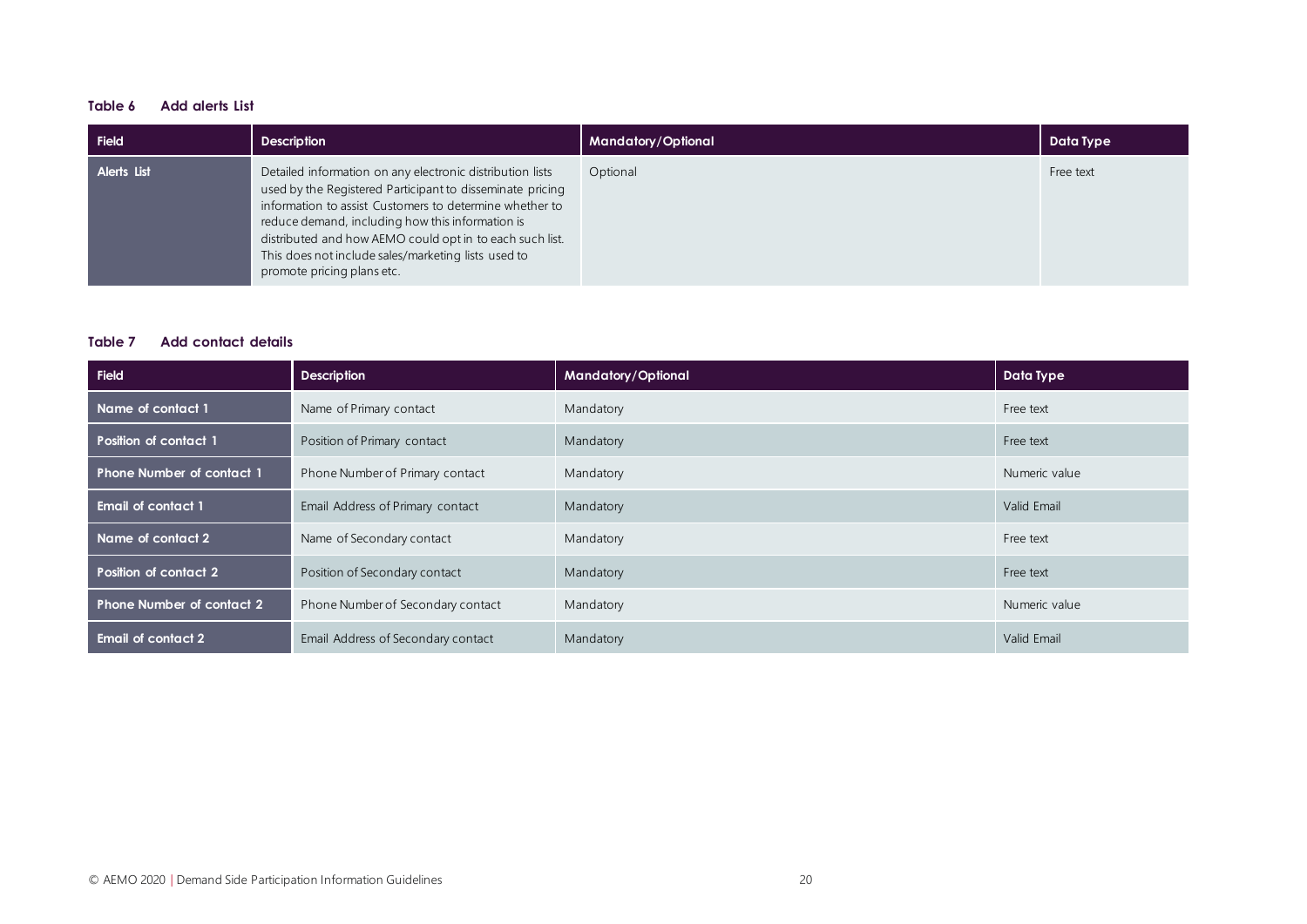# **Appendix B: Example submissions**

#### **Example: Distribution Network Service Provider**

The following example shows how a DNSP might complete the data request. In this example, the DNSP has a large number of resid ential customers with hot water load activated by ripple control, and also engages a third party aggregator to manage a group of distributed battery storage systems to shift load from the evening peak back toward the afternoon. Items are shown as N/A when they do not apply – in the example below, the hot water load control Program does not include any embedded generation, so the question on fuel source is excluded.

In this example, the participant would create two DSP Programs as shown below, uploading the NMIs and program level information for each program. Then they would submit any future or changes in existing programs, Alert Lists and contact information once per submission.

<span id="page-20-0"></span>

| Data name                                           | <b>Example Data</b>                      |
|-----------------------------------------------------|------------------------------------------|
| Category                                            | Connections with network-controlled load |
| <b>Name</b>                                         | Hot water load control                   |
| Region                                              | <b>VIC</b>                               |
| DSP Program is expected to fall under WDR in future | N                                        |
| DSP Program is under a qualifying RRO contract      | N                                        |

#### **Table 9 DSP Program 1 NMI List**

| <b>Data Name</b>        | Description / possible values |
|-------------------------|-------------------------------|
| <b>NMI</b>              | 1234567890                    |
|                         | 2345678901                    |
|                         | 3456789012                    |
| <b>DSP Program Name</b> | Hot water load control        |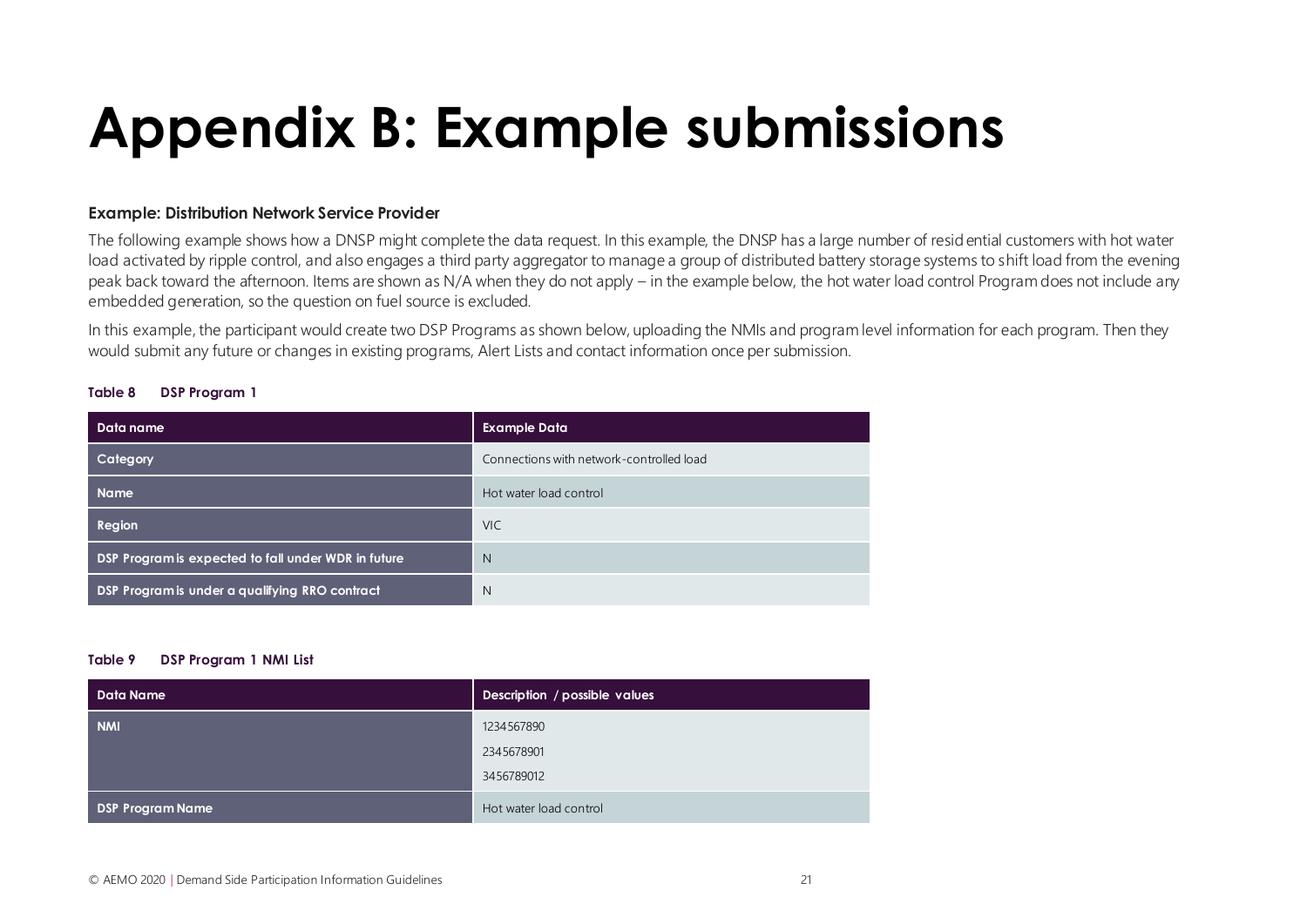#### **Table 10 DSP Program 1 Information**

| <b>Category of Data</b>            | Sub-category of data   | <b>Example Data</b>                          |
|------------------------------------|------------------------|----------------------------------------------|
| <b>DSP Program Name</b>            |                        | Hot water load control                       |
| <b>Meter Configuration</b>         |                        | Net load                                     |
| Maximum Potential Response (MW)    |                        | 88                                           |
| Firm (Or Contracted) Response (MW) |                        | 80                                           |
| <b>Monitoring and Activation</b>   |                        | Market interval meter                        |
| Seasonality                        |                        | Program only operates November through April |
| <b>Temperature restrictions</b>    |                        | None                                         |
| <b>Expiry date</b>                 |                        | Ongoing                                      |
| <b>Historical events</b>           |                        |                                              |
| <b>DSP Type</b>                    | DSP Type               | Load reduction                               |
|                                    | Load Type              | Residential                                  |
|                                    | Load type ANZSIC       |                                              |
|                                    | Fuel Source            | N/A                                          |
|                                    | Fuel Source Descriptor | N/A                                          |
| <b>Price Exposure</b>              |                        | None                                         |
|                                    | Trigger price          | N/A                                          |
|                                    | Trigger price details  | N/A                                          |
|                                    | Tariff type            | N/A                                          |
| Response control                   | Response Control       | Network                                      |
|                                    | Controller             | ExampleDNSP                                  |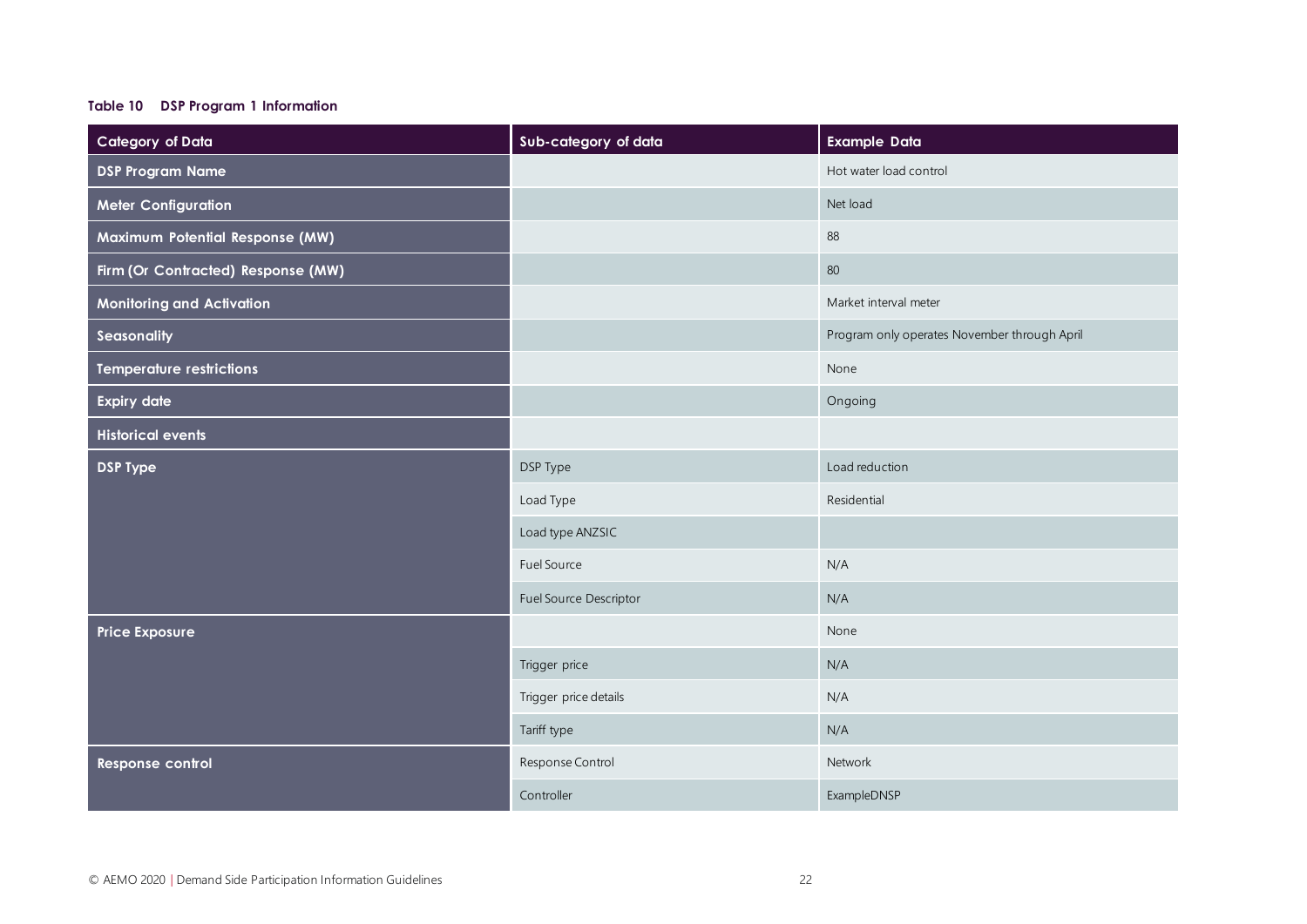| <b>Category of Data</b> | Sub-category of data                    | <b>Example Data</b>                                                                                                                                                                                                                                                                      |
|-------------------------|-----------------------------------------|------------------------------------------------------------------------------------------------------------------------------------------------------------------------------------------------------------------------------------------------------------------------------------------|
|                         | Trigger condition / Algorithm           | Network loading conditions                                                                                                                                                                                                                                                               |
|                         | Trigger condition / Algorithm - details | Peak demand at zone substations ABC and XYZ is reduced by<br>disabling hot water load during the evening peak. Trigger times<br>vary, but in general load is switched off between 5.00pm and<br>9.00pm only if demand at 4:59pm exceeds 70% of each zone<br>substation's maximum rating. |
|                         | BAU control algorithm                   | Ad-hoc activity                                                                                                                                                                                                                                                                          |
|                         | BAU control algorithm details           |                                                                                                                                                                                                                                                                                          |
|                         | Opt out ability                         | False                                                                                                                                                                                                                                                                                    |
|                         | Opt out ability details                 |                                                                                                                                                                                                                                                                                          |
|                         | Auditability                            | True                                                                                                                                                                                                                                                                                     |
|                         | Auditability details                    | Interval metering installed at terminal stations serving the above<br>listed NMIs allows total MW of load<br>shed to be estimated.                                                                                                                                                       |
| Storage                 |                                         | N/A                                                                                                                                                                                                                                                                                      |
|                         | Capacity (MWh)                          | N/A                                                                                                                                                                                                                                                                                      |
|                         | Purpose                                 | N/A                                                                                                                                                                                                                                                                                      |
|                         | <b>Installation Date</b>                | N/A                                                                                                                                                                                                                                                                                      |
|                         | Export                                  | N/A                                                                                                                                                                                                                                                                                      |
|                         | Inverter                                | N/A                                                                                                                                                                                                                                                                                      |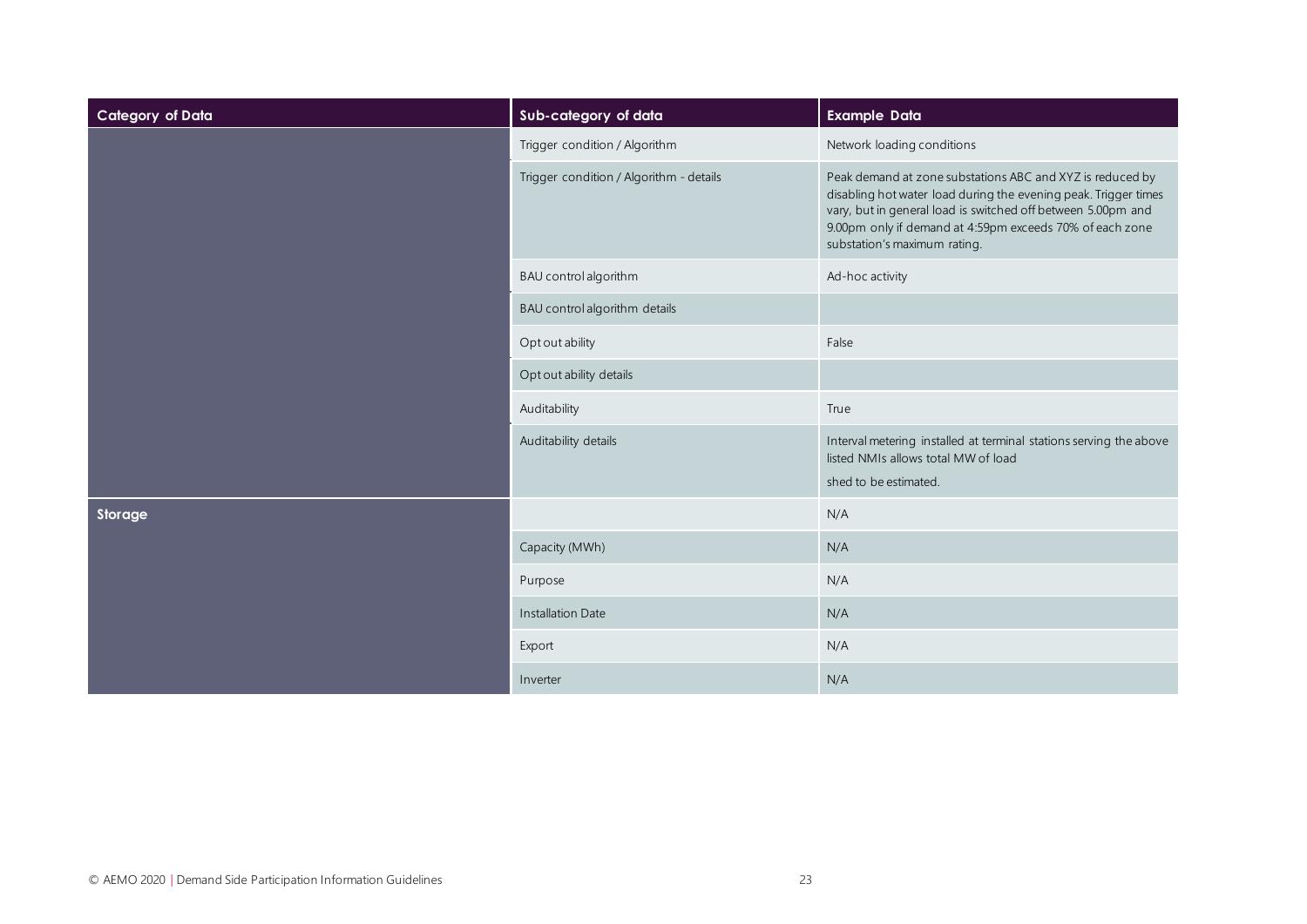#### **Table 11 DSP Program 2**

| Data name                                           | <b>Example Data</b>         |
|-----------------------------------------------------|-----------------------------|
| Category                                            | <b>Energy Storage</b>       |
| <b>Name</b>                                         | CBD battery storage Program |
| Region                                              | <b>VIC</b>                  |
| DSP Program is expected to fall under WDR in future | N                           |
| DSP Program is under a qualifying RRO contract      | N                           |

#### **Table 12 DSP Program 2 NMI List**

| Data Name               | Description / possible values |
|-------------------------|-------------------------------|
| <b>NMI</b>              | 4567890123                    |
|                         | 5678901234                    |
| <b>DSP Program Name</b> | CBD battery storage Program   |

#### **Table 13 DSP Program 2 Information**

| Category of Data                   | Sub-category of data | <b>Example Data</b>         |
|------------------------------------|----------------------|-----------------------------|
| <b>DSP Program Name</b>            |                      | CBD battery storage Program |
| <b>Meter Configuration</b>         |                      | Net load                    |
| Maximum Potential Response (MW)    |                      |                             |
| Firm (Or Contracted) Response (MW) |                      |                             |
| <b>Monitoring and Activation</b>   |                      | OpenADR                     |
| Seasonality                        |                      | None                        |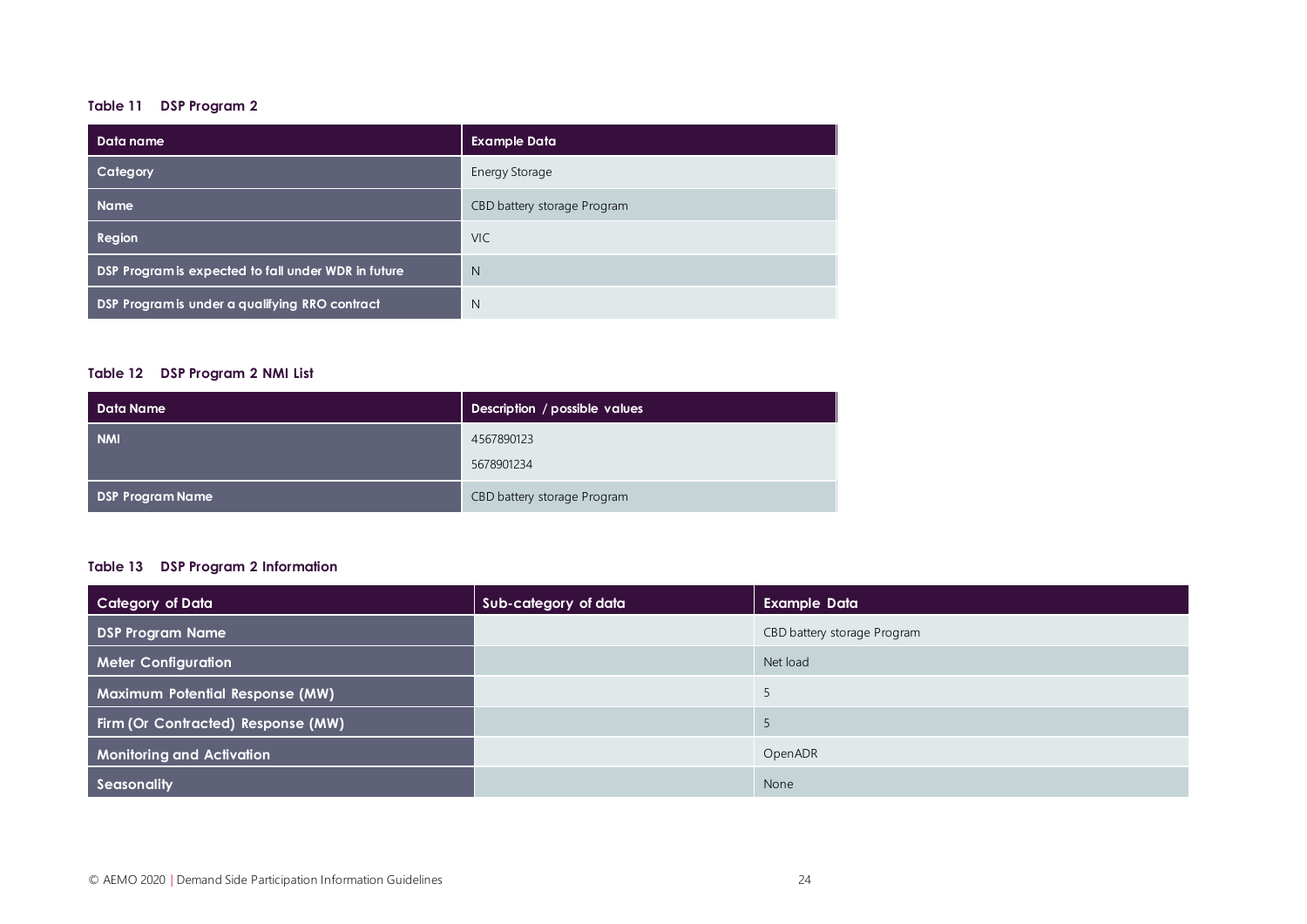| <b>Category of Data</b>         | Sub-category of data                    | <b>Example Data</b>                                                                                                                    |
|---------------------------------|-----------------------------------------|----------------------------------------------------------------------------------------------------------------------------------------|
| <b>Temperature restrictions</b> |                                         | Discharge limited to 80% rated capacity when ambient temperature exceeds<br>40 degrees C                                               |
| <b>Expiry date</b>              |                                         | Contract expires July 2022                                                                                                             |
| <b>Historical events</b>        |                                         | Timestamp, Event Status, MW requested, MW observed<br>2018-01-22 17:32:01, Active, 5, 4.5<br>2018-01-22 18:51:30, Inactive, 0, 0. etc. |
| <b>DSP Type</b>                 | DSP Type                                | Energy Storage                                                                                                                         |
|                                 | Load Type                               | N/A                                                                                                                                    |
|                                 | Load type ANZSIC                        | N/A                                                                                                                                    |
|                                 | <b>Fuel Source</b>                      | N/A                                                                                                                                    |
|                                 | Fuel Source Descriptor                  | N/A                                                                                                                                    |
| <b>Price Exposure</b>           |                                         | None                                                                                                                                   |
|                                 | Trigger price                           | N/A                                                                                                                                    |
|                                 | Trigger price details                   | N/A                                                                                                                                    |
|                                 | Tariff type                             | N/A                                                                                                                                    |
| Response control                | Response Control                        | Aggregator                                                                                                                             |
|                                 | Controller                              | Example DSP Aggregator                                                                                                                 |
|                                 | Trigger condition / Algorithm           | Network loading conditions                                                                                                             |
|                                 | Trigger condition / Algorithm - details | Can be activated up to 10 times per year to manage peak demand at terminal<br>station XYZ.                                             |
|                                 | BAU control algorithm                   | Minimise customer energy expense                                                                                                       |
|                                 | BAU control algorithm details           |                                                                                                                                        |
|                                 | Opt out ability                         | True                                                                                                                                   |
|                                 | Opt out ability details                 | Customer can opt out of one event per year without incurring penalty                                                                   |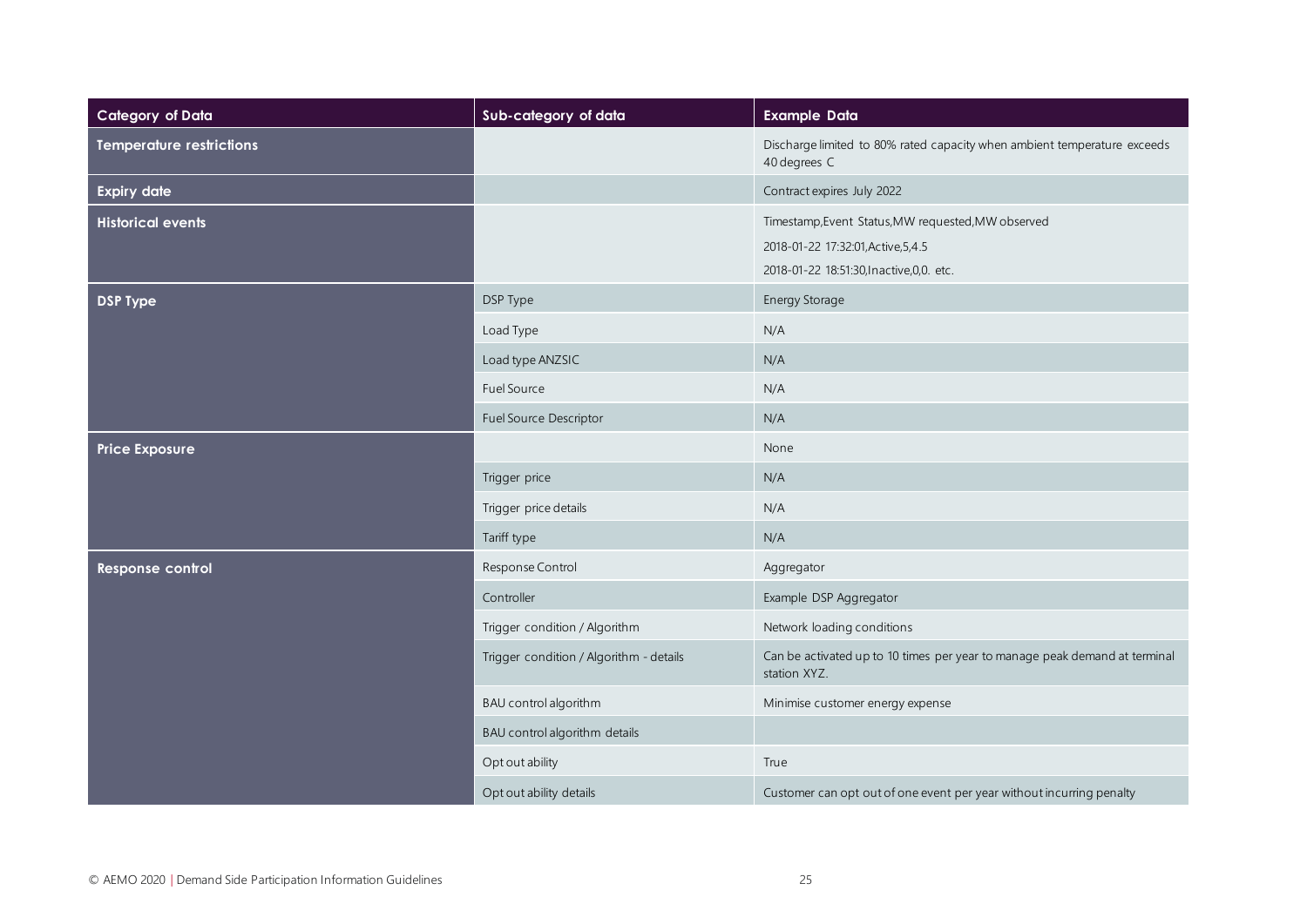| <b>Category of Data</b> | Sub-category of data | <b>Example Data</b>                                                                    |
|-------------------------|----------------------|----------------------------------------------------------------------------------------|
|                         | Auditability         | True                                                                                   |
|                         | Auditability details | Aggregator has two-way communication with each battery.                                |
| Storage                 |                      | Battery                                                                                |
|                         | Capacity (MWh)       | 10                                                                                     |
|                         | Purpose              | Customers minimise their energy expense, assisted by annual payment from<br>aggregator |
|                         | Installation Date    | N/A                                                                                    |
|                         | Export               | True                                                                                   |
|                         | Inverter             | N/A                                                                                    |

#### **Table 14 Add a change in an existing DSP Program(s)**

| <b>Field</b>                             | <b>Example Data</b>    |
|------------------------------------------|------------------------|
| Name of Existing Program                 | Ripple Control Program |
| Increase or Decrease in Demand           | Increase               |
| <b>NEM Region</b>                        | <b>VIC</b>             |
| <b>Expected Start Date</b>               | 1 November 2020        |
| Change in Maximum Response (MW) (year 1) | $\overline{c}$         |
| Change in Maximum Response (MW) (year 2) |                        |
| Change in Maximum Response (MW) (year 3) |                        |
| Change in Firm Response (MW) (Year 1)    | $\overline{2}$         |
| Change in Firm Response (MW) (Year 2)    |                        |
| Change in Firm Response (MW) (Year 3)    |                        |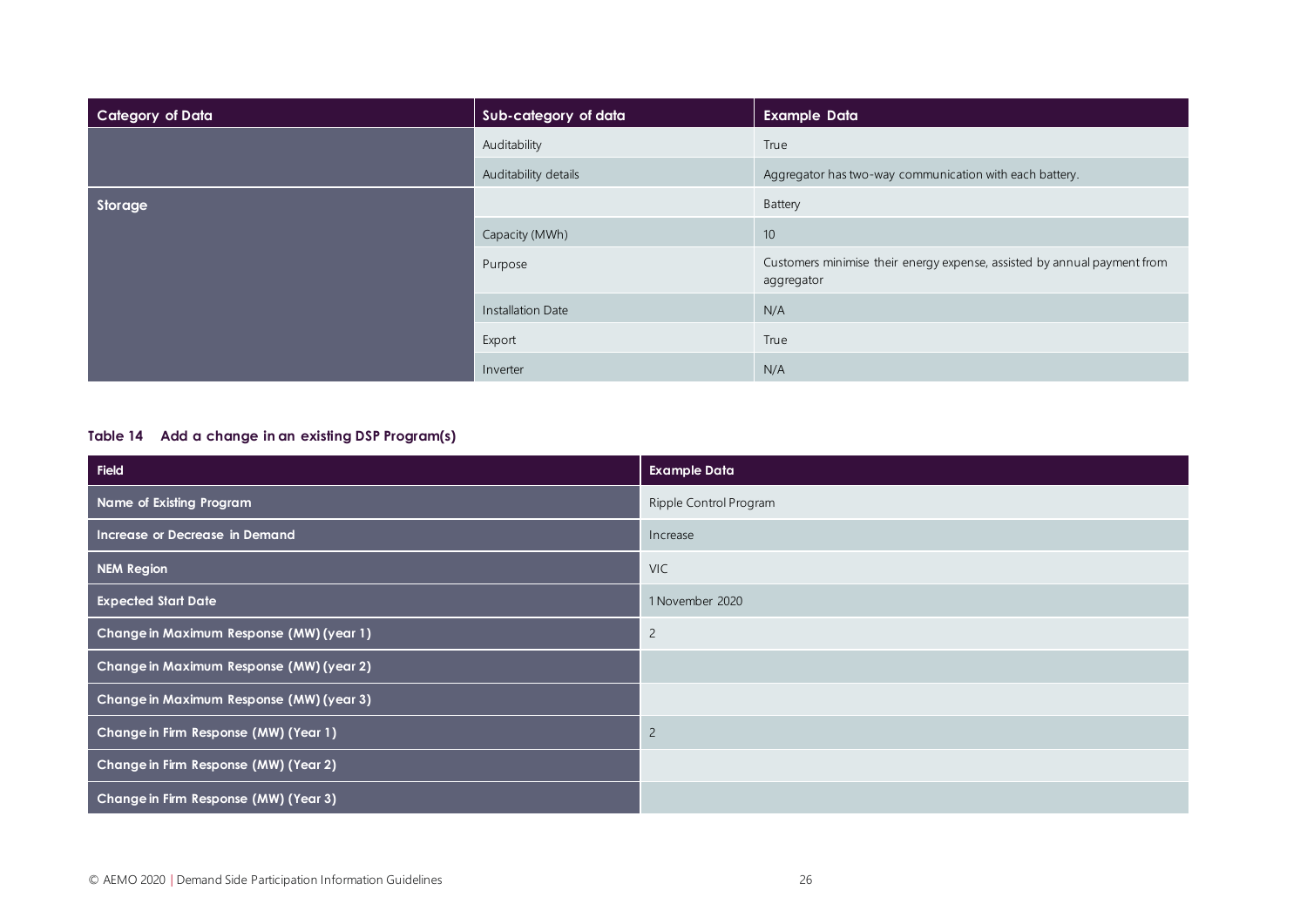| Field                          | Example Data                                                                                                                                                                                |
|--------------------------------|---------------------------------------------------------------------------------------------------------------------------------------------------------------------------------------------|
| <b>Description</b>             | We plan to expand our ripple control Program to cover air conditioning units by November 2020.<br>We estimate 2000 Connections will participate in the new Program over the 2020/21 summer. |
| WDR or RRO Qualifying Contract | <b>Neither</b>                                                                                                                                                                              |

#### **Table 15 Add a Future DSP Program**

| Field                                 | <b>Example Data</b>                                                                                                                                                                              |
|---------------------------------------|--------------------------------------------------------------------------------------------------------------------------------------------------------------------------------------------------|
| Name of Future Program                | XYZ Battery                                                                                                                                                                                      |
| Increase or Decrease in Demand        | Decrease                                                                                                                                                                                         |
| <b>NEM Region</b>                     | <b>NSW</b>                                                                                                                                                                                       |
| <b>Expected Start Date</b>            | 1 January 2022                                                                                                                                                                                   |
| Maximum Response (MW) (year 1)        | $\overline{2}$                                                                                                                                                                                   |
| Maximum Response (MW) (year 2)        |                                                                                                                                                                                                  |
| Maximum Response (MW) (year 3)        |                                                                                                                                                                                                  |
| Firm Response (MW) (Year 1)           | $\overline{c}$                                                                                                                                                                                   |
| Firm Response (MW) (Year 2)           |                                                                                                                                                                                                  |
| Firm Response (MW) (Year 3)           |                                                                                                                                                                                                  |
| <b>Description</b>                    | We will be installing a 2MW, 5MWh battery at XYZ terminal station to provide backup for feeder ABC<br>and to allow us to defer augmentation of the number 1 transformer by reducing peak demand. |
| <b>WDR or RRO Qualifying Contract</b> | Neither                                                                                                                                                                                          |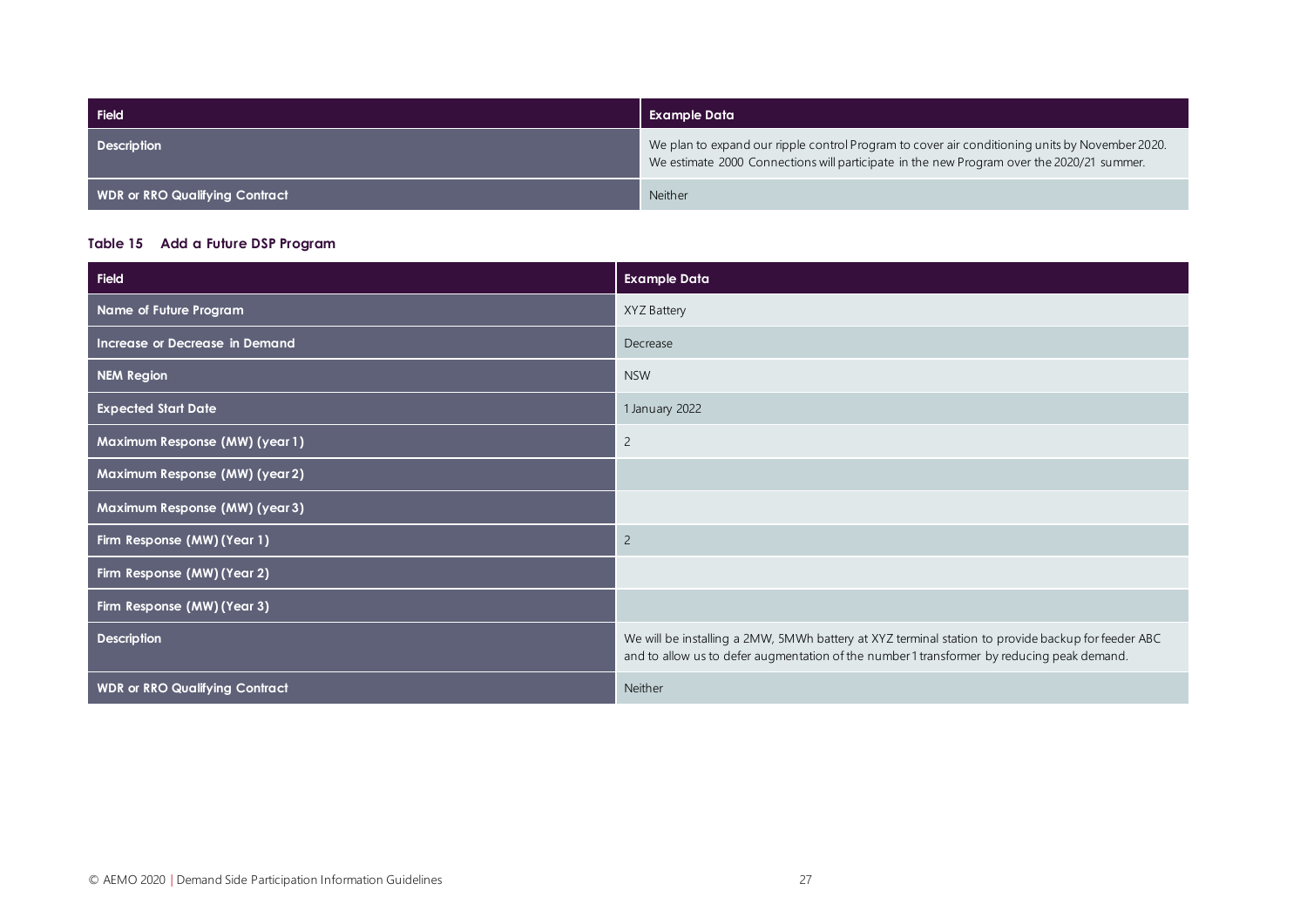#### **Table 16 Add Alert Lists**

| Field              | Example Data                                                                                                                                           |
|--------------------|--------------------------------------------------------------------------------------------------------------------------------------------------------|
| <b>Alerts List</b> | Email list used to alert customers on critical peak pricing tariffs about upcoming peak days. AEMO can opt in by contacting alerts@examplednsp.com.au. |

#### **Table 17 Add contact details**

| <b>Field</b>                     | <b>Description</b>        |
|----------------------------------|---------------------------|
| Name of contact 1                | John Smith                |
| Position of contact 1            | Head of Operations        |
| <b>Phone Number of contact 1</b> | 0111 111 111              |
| <b>Email of contact 1</b>        | jsmith@dnsp.com.au        |
| Name of contact 2                | Robert Smith              |
| Position of contact 2            | <b>Regulatory Analyst</b> |
| <b>Phone Number of contact 2</b> | 0111 111 111              |
| <b>Email of contact 2</b>        | rsmith@dnsp.com.au        |

#### **Example: Retailer**

The following example shows how a retailer might complete the data request. In this example, the retailer has a contract with a large industrial customer that partially exposes the customer to the spot price. The retailer also has a number of commercial customers on time-of-use tariffs and is running a pilot program where 500 residential customers with battery storage systems agree to let the retailer control their batteries to limit its exposure to high summer spot prices.

In this example, the participant would create three DSP Programs as shown below, uploading the NMIs and program level information for each program. Then they would submit any future or changes in existing programs, Alert Lists and contact information once per submission.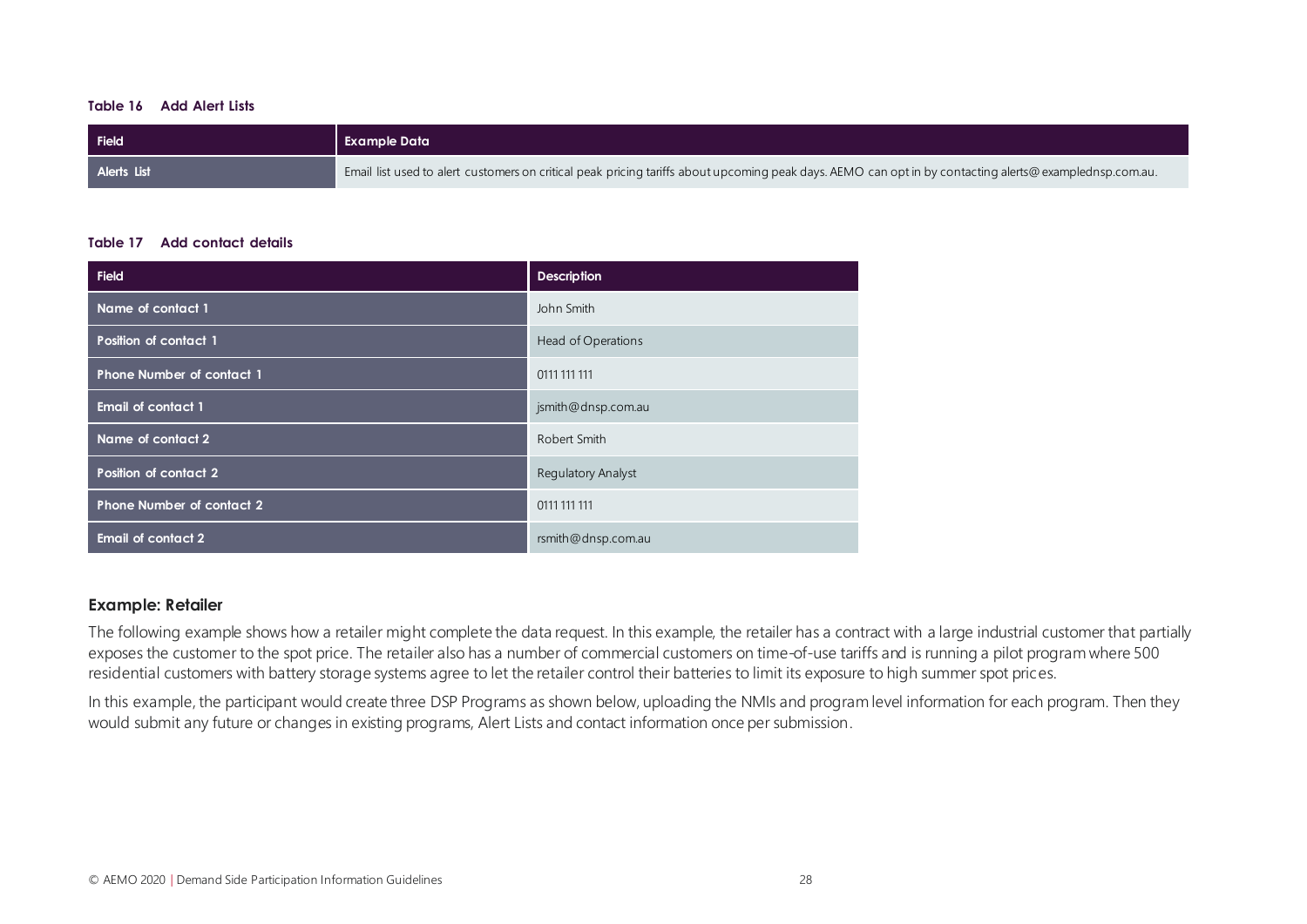#### **Table 18 DSP Program 1**

| Data name                                           | <b>Example Data</b>        |
|-----------------------------------------------------|----------------------------|
| Category                                            | Market exposed connections |
| <b>Name</b>                                         | Example Facility Ltd.      |
| Region                                              | <b>VIC</b>                 |
| DSP Program is expected to fall under WDR in future | N                          |
| DSP Program is under a qualifying RRO contract      | N                          |

#### **Table 19 DSP Program 1 NMI List**

| Data Name               | Description / possible values |
|-------------------------|-------------------------------|
| <b>NMI</b>              | 1234567890                    |
|                         | 2345678901                    |
| <b>DSP Program Name</b> | Example Facility Ltd.         |

#### **Table 20 DSP Program 1 Information**

| <b>Category of Data</b>                | Sub-category of data | <b>Example Data</b>   |
|----------------------------------------|----------------------|-----------------------|
| <b>DSP Program Name</b>                |                      | Example Facility Ltd  |
| <b>Meter Configuration</b>             |                      | Net load              |
| <b>Maximum Potential Response (MW)</b> |                      | 100                   |
| Firm (Or Contracted) Response (MW)     |                      | 100                   |
| <b>Monitoring and Activation</b>       |                      | Market interval meter |
| Seasonality                            |                      | None                  |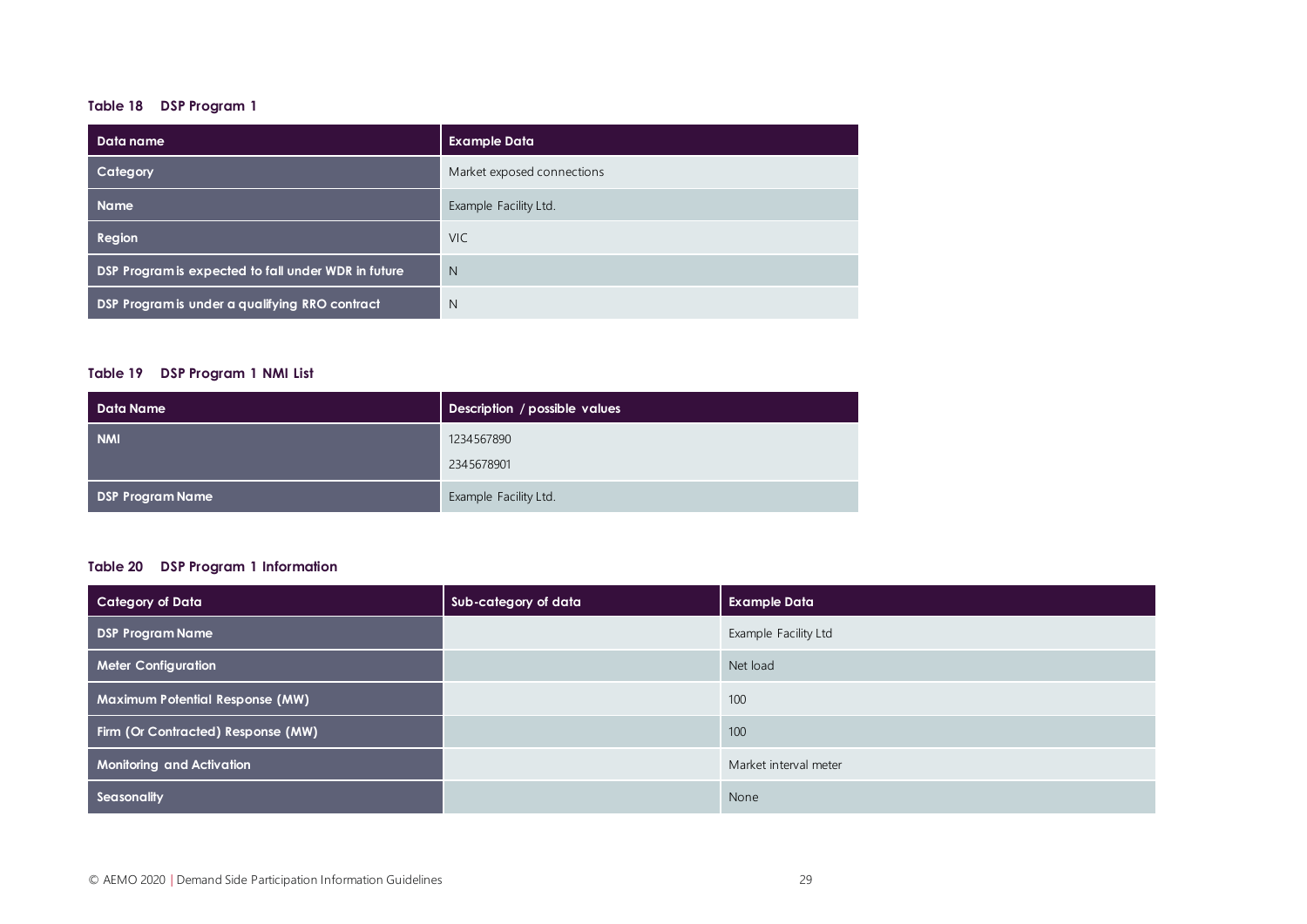| <b>Category of Data</b>         | Sub-category of data                    | <b>Example Data</b>                                                                                                                  |
|---------------------------------|-----------------------------------------|--------------------------------------------------------------------------------------------------------------------------------------|
| <b>Temperature restrictions</b> |                                         | None                                                                                                                                 |
| <b>Expiry date</b>              |                                         | N/A                                                                                                                                  |
| <b>Historical events</b>        |                                         | Timestamp, Event Status, MW requested, MW observed<br>2018-01-22 17:32:01, Active, 5, 4.5<br>2018-01-22 18:51:30, Inactive, 0,0 etc. |
| <b>DSP Type</b>                 | DSP Type                                | Load Reduction, Embedded Generation                                                                                                  |
|                                 | Load Type                               | Industrial C. Manufacturing                                                                                                          |
|                                 | Load type ANZSIC                        |                                                                                                                                      |
|                                 | Fuel Source                             | Fossil                                                                                                                               |
|                                 | Fuel Source Descriptor                  | Diesel                                                                                                                               |
| Price Exposure                  |                                         | Wholesale                                                                                                                            |
|                                 | Trigger price                           | \$300                                                                                                                                |
|                                 | Trigger price details                   |                                                                                                                                      |
|                                 | Tariff type                             | N/A                                                                                                                                  |
| Response control                | Response Control                        | Customer Direct                                                                                                                      |
|                                 | Controller                              | Example Facility Ltd.                                                                                                                |
|                                 | Trigger condition / Algorithm           | Spot Price                                                                                                                           |
|                                 | Trigger condition / Algorithm - details |                                                                                                                                      |
|                                 | BAU control algorithm                   | Ad-hoc Activity                                                                                                                      |
|                                 | BAU control algorithm details           |                                                                                                                                      |
|                                 | Opt out ability                         | False                                                                                                                                |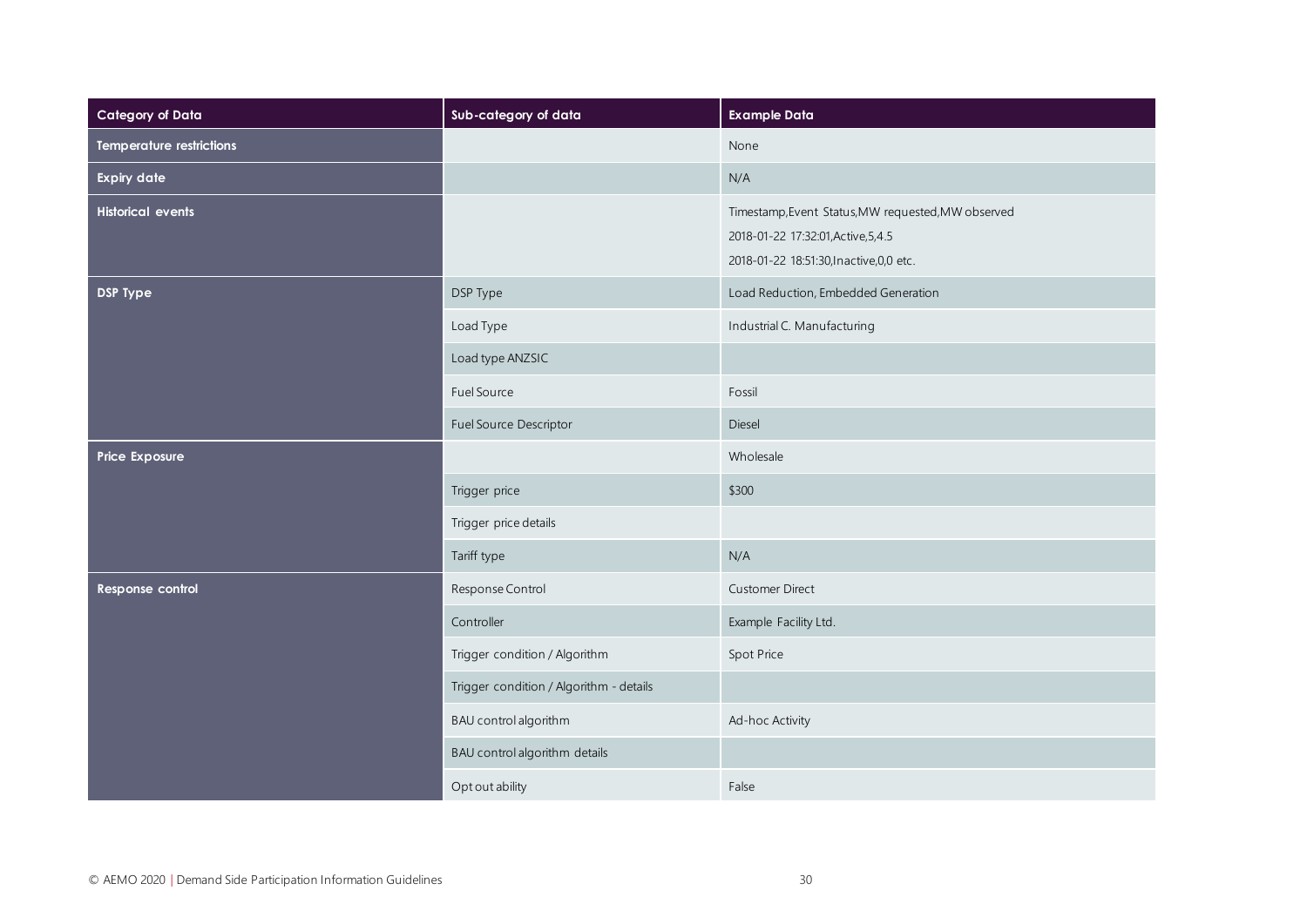| <b>Category of Data</b> | Sub-category of data     | <b>Example Data</b>       |
|-------------------------|--------------------------|---------------------------|
|                         | Opt out ability details  |                           |
|                         | Auditability             | True                      |
|                         | Auditability details     | Interval meters installed |
| Storage                 |                          | N/A                       |
|                         | Capacity (MWh)           | N/A                       |
|                         | Purpose                  | N/A                       |
|                         | <b>Installation Date</b> | N/A                       |
|                         | Export                   | N/A                       |
|                         | Inverter                 | N/A                       |

#### **Table 21 DSP Program 2**

| Data name                                           | <b>Example Data</b>              |
|-----------------------------------------------------|----------------------------------|
| Category                                            | Connections with energy storage  |
| <b>Name</b>                                         | Inner West battery storage trial |
| Region                                              | <b>VIC</b>                       |
| DSP Program is expected to fall under WDR in future | N                                |
| DSP Program is under a qualifying RRO contract      | N                                |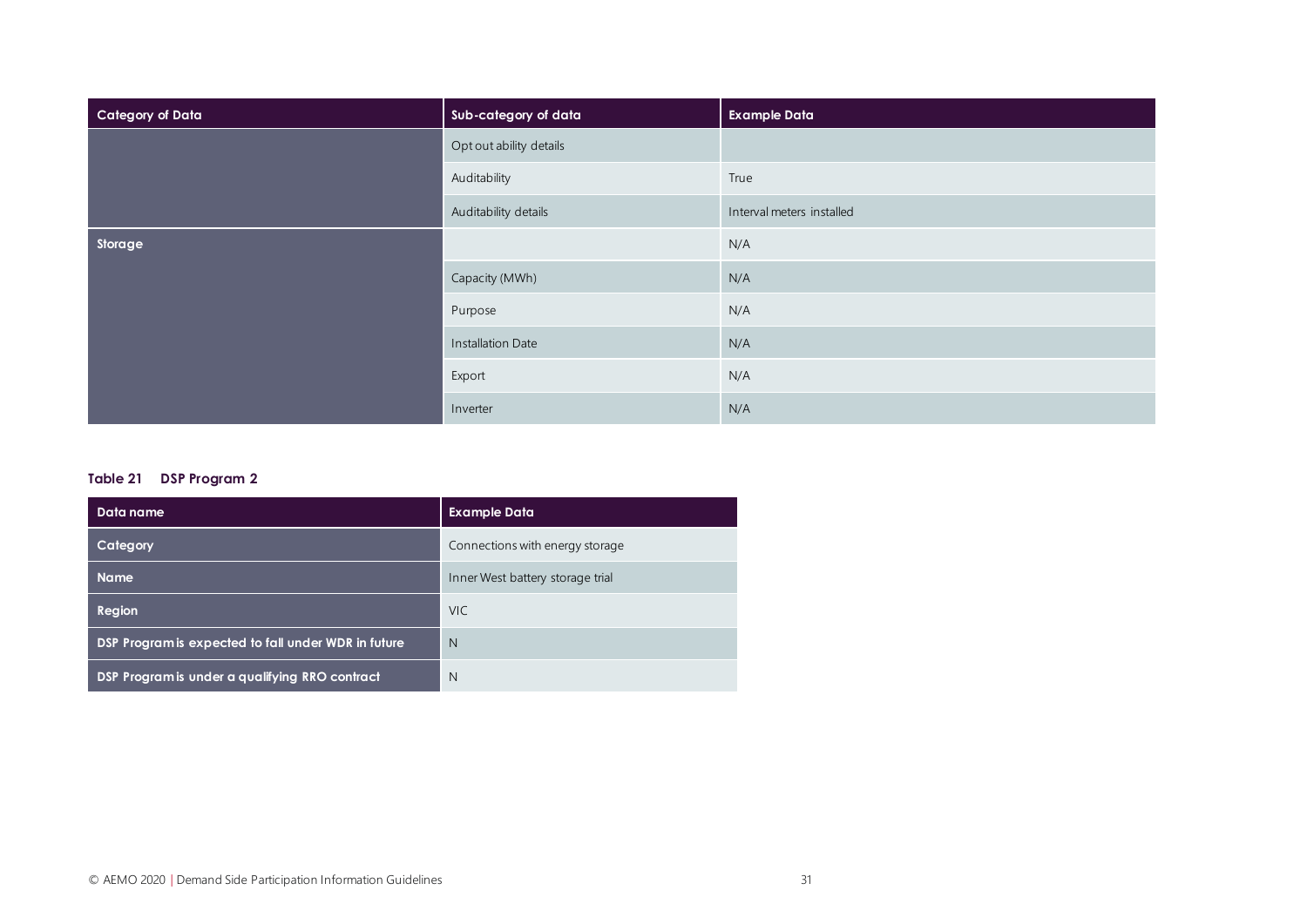#### **Table 22 DSP Program 2 NMI List**

| <b>Data Name</b>        | Description / possible values    |
|-------------------------|----------------------------------|
| <b>NMI</b>              | 4567890123                       |
|                         | 5678901234                       |
| <b>DSP Program Name</b> | Inner West battery storage trial |

#### **Table 23 DSP Program 2 Information**

| <b>Field</b>                       | Description / possible values                                                                                                           |
|------------------------------------|-----------------------------------------------------------------------------------------------------------------------------------------|
| <b>DSP Program Name</b>            | Inner West battery storage trial                                                                                                        |
| <b>Meter Configuration</b>         | Net load                                                                                                                                |
| Maximum Potential Response (MW)    | 1.7                                                                                                                                     |
| Firm (Or Contracted) Response (MW) | 1.7                                                                                                                                     |
| Monitoring and Activation          | Other - Proprietary 3G communications devices installed.                                                                                |
| Seasonality                        | None                                                                                                                                    |
| <b>Temperature restrictions</b>    | Discharge limited to 80% rated capacity when ambient temperature exceeds 40 degrees C                                                   |
| <b>Expiry date</b>                 | Pilot Program terminates July 2020                                                                                                      |
| <b>Historical events</b>           | Timestamp, Event Status, MW requested, MW observed<br>2018-01-22 17:30:00, Active, 1.7, 1.5<br>2018-01-22 17:05:00, Inactive, 0, 0 etc. |
| <b>DSP Type</b>                    | Energy Storage                                                                                                                          |
| <b>Price Exposure</b>              | Wholesale - Response is driven by spot price, either directly or via passthrough/cost sharing contract with retailer                    |
| Response control                   | Retailer                                                                                                                                |
| Controller                         | Example Retailer                                                                                                                        |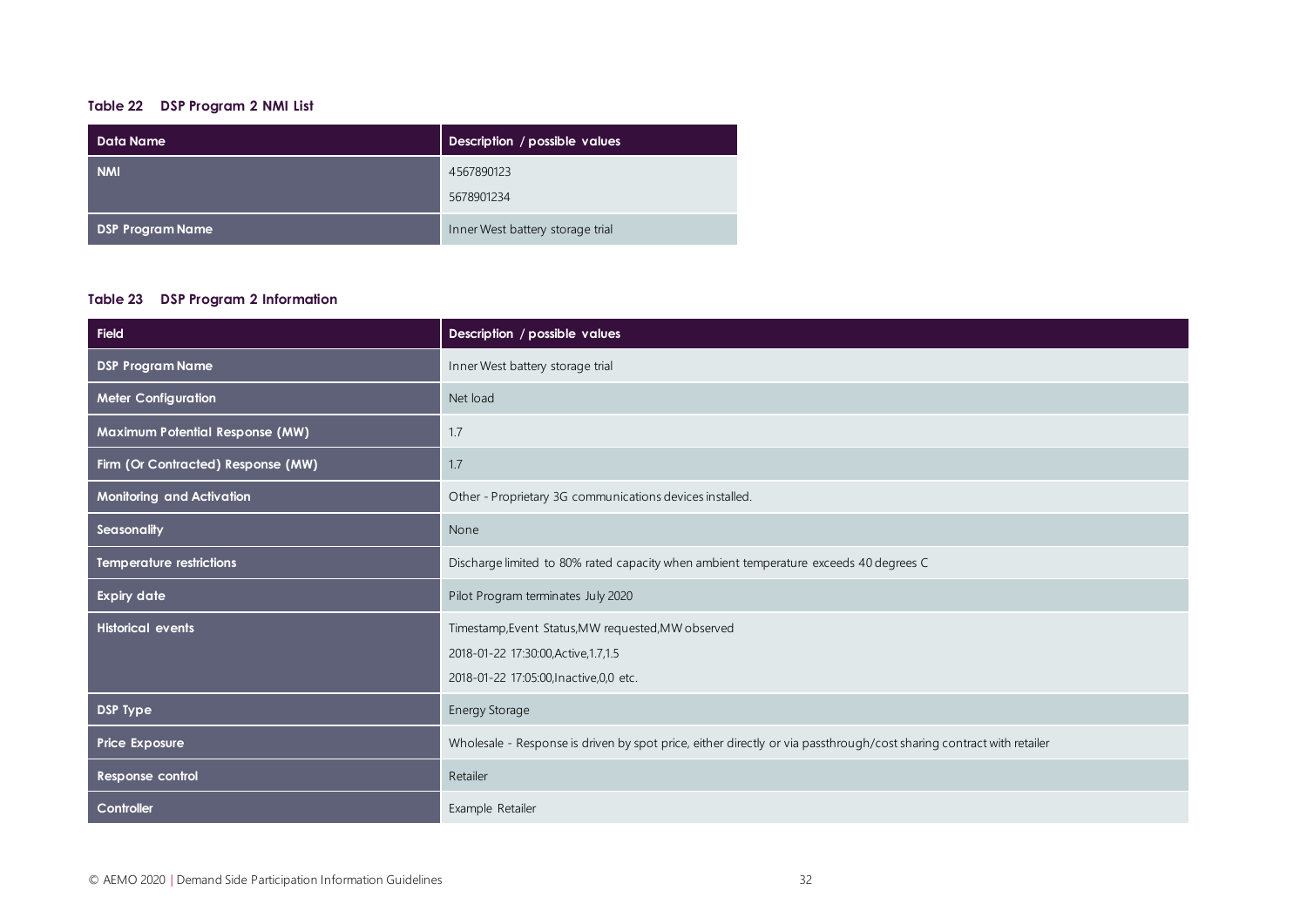| Field                                   | Description / possible values                                                 |
|-----------------------------------------|-------------------------------------------------------------------------------|
| Trigger condition / Algorithm           | Spot price                                                                    |
| Trigger condition / Algorithm - details | Used to limit hedging expense by reducing demand at times of high spot price. |
| <b>BAU</b> control algorithm            | Minimise customer energy expense                                              |
| <b>BAU control algorithm details</b>    |                                                                               |
| Opt out ability                         | False                                                                         |
| Opt out ability details                 |                                                                               |
| <b>Auditability</b>                     | True                                                                          |
| <b>Auditability details</b>             | Two-way communications to battery available.                                  |
| Storage                                 | Battery                                                                       |
| <b>Capacity (MWh)</b>                   | 3.2                                                                           |
| Purpose                                 | Customers with existing battery systems incentivised to join pilot Program.   |
| <b>Installation Date</b>                | N/A                                                                           |
| Export                                  | True                                                                          |
| Inverter                                | N/A                                                                           |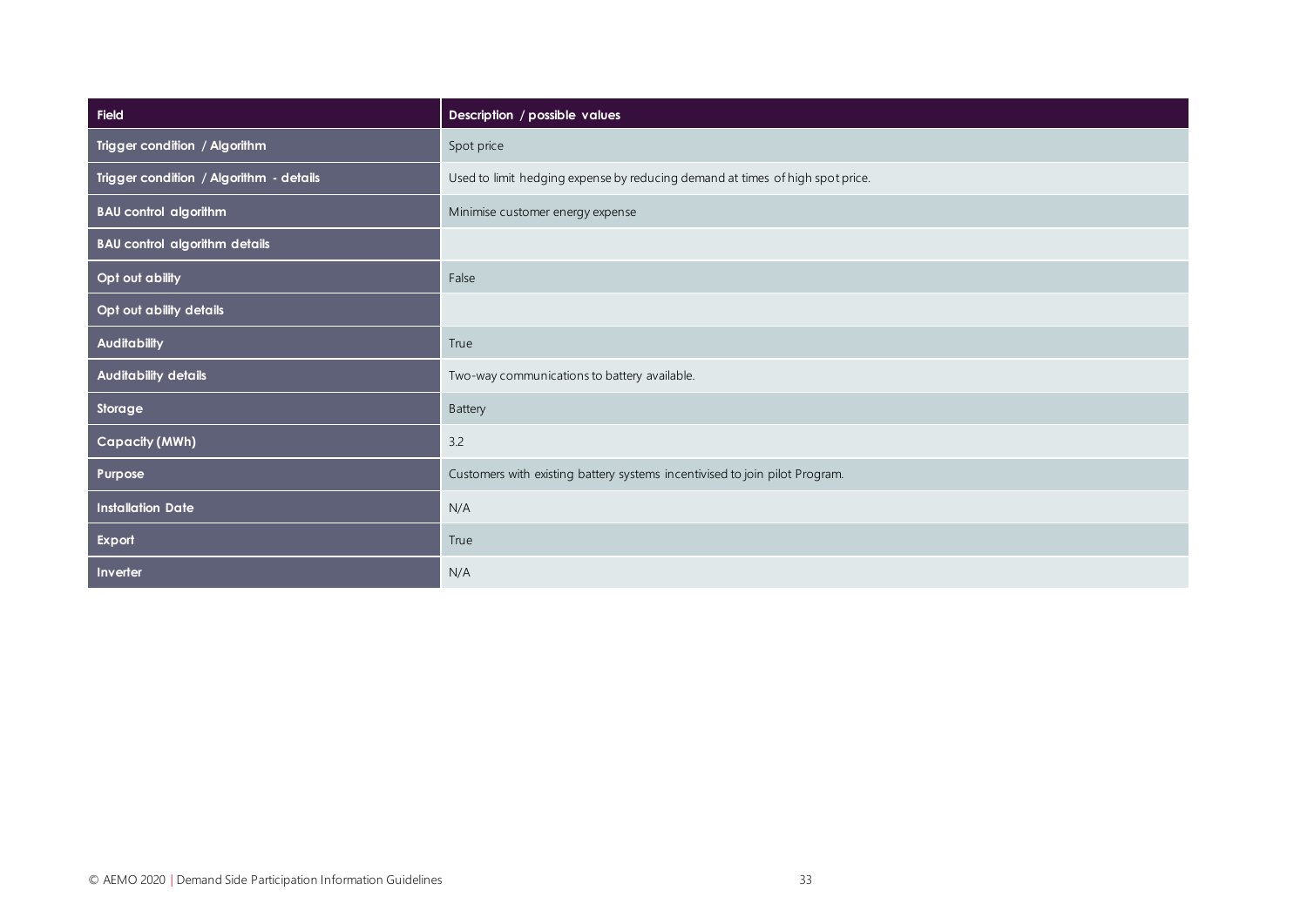#### **Table 24 DSP Program 3**

| Data name                                           | <b>Example Data</b>                      |
|-----------------------------------------------------|------------------------------------------|
| Category                                            | Connections on fixed time-of-use tariffs |
| <b>Name</b>                                         | <b>TOU</b>                               |
| Region                                              | <b>VIC</b>                               |
| DSP Program is expected to fall under WDR in future | N                                        |
| DSP Program is under a qualifying RRO contract      | N                                        |

#### **Table 25 DSP Program 3 NMI List**

| Data Name               | Description / possible values |
|-------------------------|-------------------------------|
| <b>NMI</b>              | 8901234567                    |
|                         | 9012345678                    |
| <b>DSP Program Name</b> | <b>TOU</b>                    |

#### **Table 26 DSP Program 3 Information**

| <b>Field</b>                           | Description / possible values |
|----------------------------------------|-------------------------------|
| <b>DSP Program Name</b>                | <b>TOU</b>                    |
| <b>Meter Configuration</b>             | N/A                           |
| <b>Maximum Potential Response (MW)</b> | N/A                           |
| Firm (Or Contracted) Response (MW)     | N/A                           |
| <b>Monitoring and Activation</b>       | N/A                           |
| Seasonality                            | N/A                           |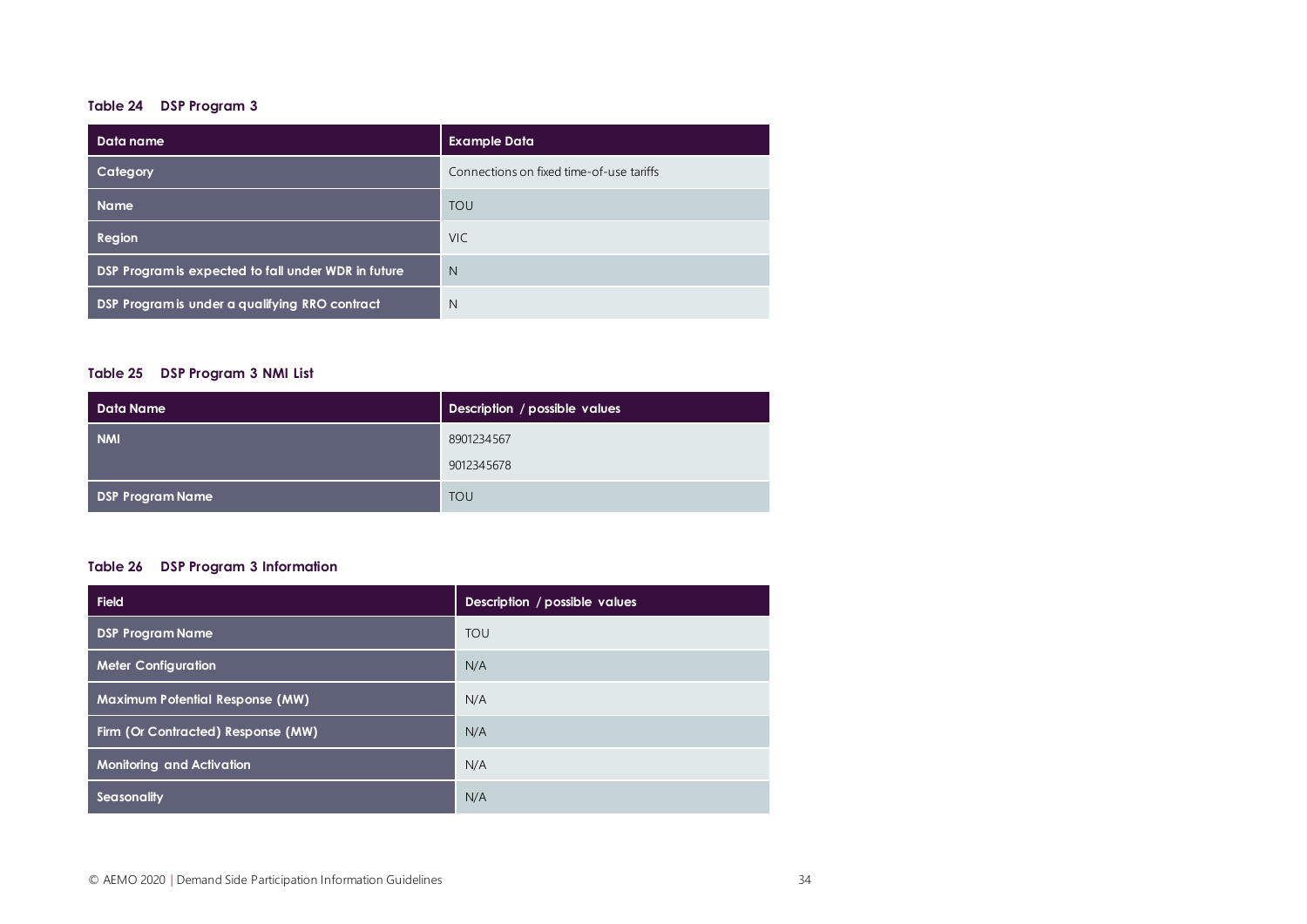| <b>Field</b>                            | Description / possible values |
|-----------------------------------------|-------------------------------|
| <b>Temperature restrictions</b>         | N/A                           |
| <b>Expiry date</b>                      | N/A                           |
| <b>Historical events</b>                | N/A                           |
| <b>DSP Type</b>                         | N/A                           |
| <b>Price Exposure</b>                   | N/A                           |
| Response control                        | N/A                           |
| Controller                              | N/A                           |
| Trigger condition / Algorithm           | N/A                           |
| Trigger condition / Algorithm - details | N/A                           |
| <b>BAU control algorithm</b>            | N/A                           |
| <b>BAU control algorithm details</b>    | N/A                           |
| Opt out ability                         | N/A                           |
| Opt out ability details                 | N/A                           |
| <b>Auditability</b>                     | N/A                           |
| <b>Auditability details</b>             | N/A                           |
| Storage                                 | N/A                           |
| <b>Capacity (MWh)</b>                   | N/A                           |
| Purpose                                 | N/A                           |
| <b>Installation Date</b>                | N/A                           |
| Export                                  | N/A                           |
| Inverter                                | N/A                           |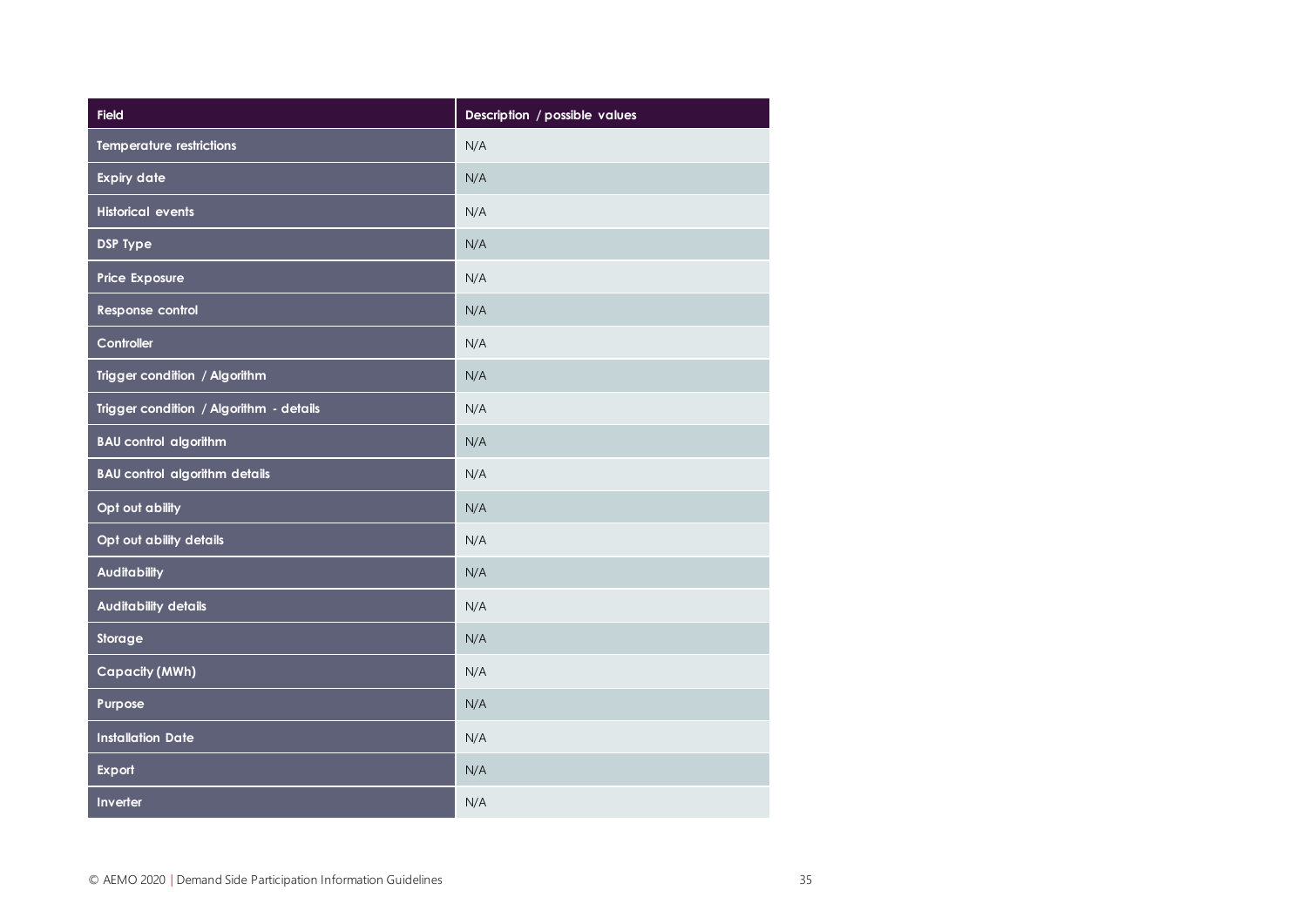#### **Table 27 Add a change in an existing DSP Program(s)**

| <b>Field</b>                             | <b>Example Data</b> |
|------------------------------------------|---------------------|
| <b>Name of Existing Program</b>          | N/A                 |
| Increase or Decrease in Demand           | N/A                 |
| <b>NEM Region</b>                        | N/A                 |
| <b>Expected Start Date</b>               | N/A                 |
| Change in Maximum Response (MW) (year 1) | N/A                 |
| Change in Maximum Response (MW) (year 2) | N/A                 |
| Change in Maximum Response (MW) (year 3) | N/A                 |
| Change in Firm Response (MW) (Year 1)    | N/A                 |
| Change in Firm Response (MW) (Year 2)    | N/A                 |
| Change in Firm Response (MW) (Year 3)    | N/A                 |
| <b>Description</b>                       | N/A                 |
| <b>WDR or RRO Qualifying Contract</b>    | N/A                 |

#### **Table 28 Add a Future DSP Program**

| Field                          | <b>Example Data</b>         |
|--------------------------------|-----------------------------|
| Name of Future Program         | Pumping curtailment         |
| Increase or Decrease in Demand | Decrease                    |
| NEM Region                     | <b>NSW</b>                  |
| <b>Expected Start Date</b>     | <sup>1st</sup> January 2022 |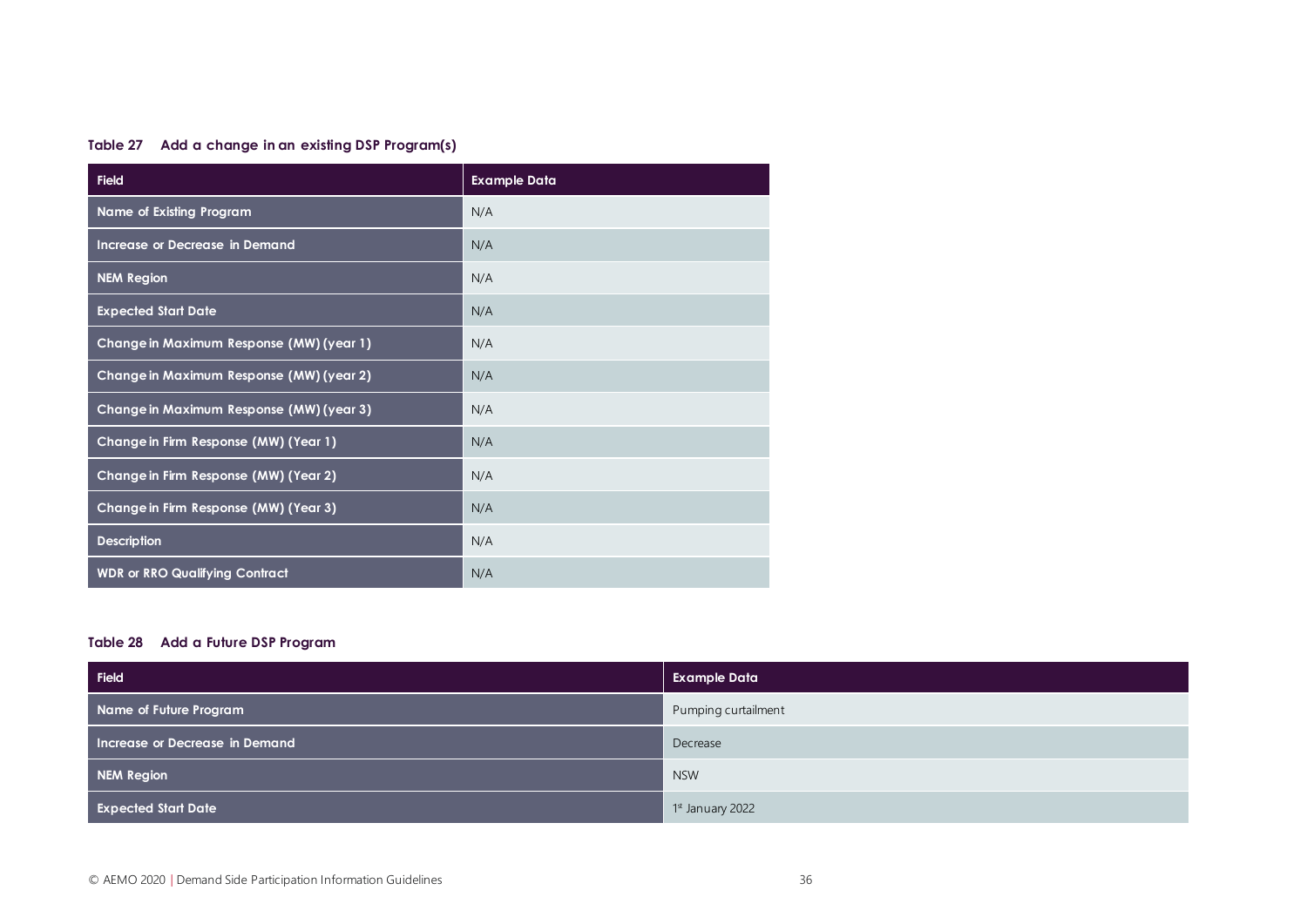| <b>Field</b>                          | <b>Example Data</b>                                                                                                                                                                                    |
|---------------------------------------|--------------------------------------------------------------------------------------------------------------------------------------------------------------------------------------------------------|
| Maximum Response (MW) (year 1)        | $\overline{c}$                                                                                                                                                                                         |
| Maximum Response (MW) (year 2)        |                                                                                                                                                                                                        |
| Maximum Response (MW) (year 3)        |                                                                                                                                                                                                        |
| Firm Response (MW) (Year 1)           | $\overline{c}$                                                                                                                                                                                         |
| Firm Response (MW) (Year 2)           |                                                                                                                                                                                                        |
| Firm Response (MW) (Year 3)           |                                                                                                                                                                                                        |
| <b>Description</b>                    | We will begin a Program in 2022 to incentivise agricultural customers to curtail their pumping<br>load at times of high wholesale prices. Initial rollout will begin in central and northern Victoria. |
| <b>WDR or RRO Qualifying Contract</b> | Neither                                                                                                                                                                                                |

#### **Table 29 Add Alert Lists**

| Field              | <b>Example Data</b>                                                                                                                                           |
|--------------------|---------------------------------------------------------------------------------------------------------------------------------------------------------------|
| <b>Alerts List</b> | We alert our customers on time-of-use tariffs when summer pricing comes into effect. AEMO can sign up on our website at http://exampleretailer.com.au/signup. |

#### **Table 30 Add contact details**

| <b>Field</b>                     | <b>Description</b> |
|----------------------------------|--------------------|
| Name of contact 1                | John Smith         |
| Position of contact 1            | Head of Operations |
| <b>Phone Number of contact 1</b> | 0111 111 111       |
| <b>Email of contact 1</b>        | jsmith@dnsp.com.au |
| Name of contact 2                | Robert Smith       |